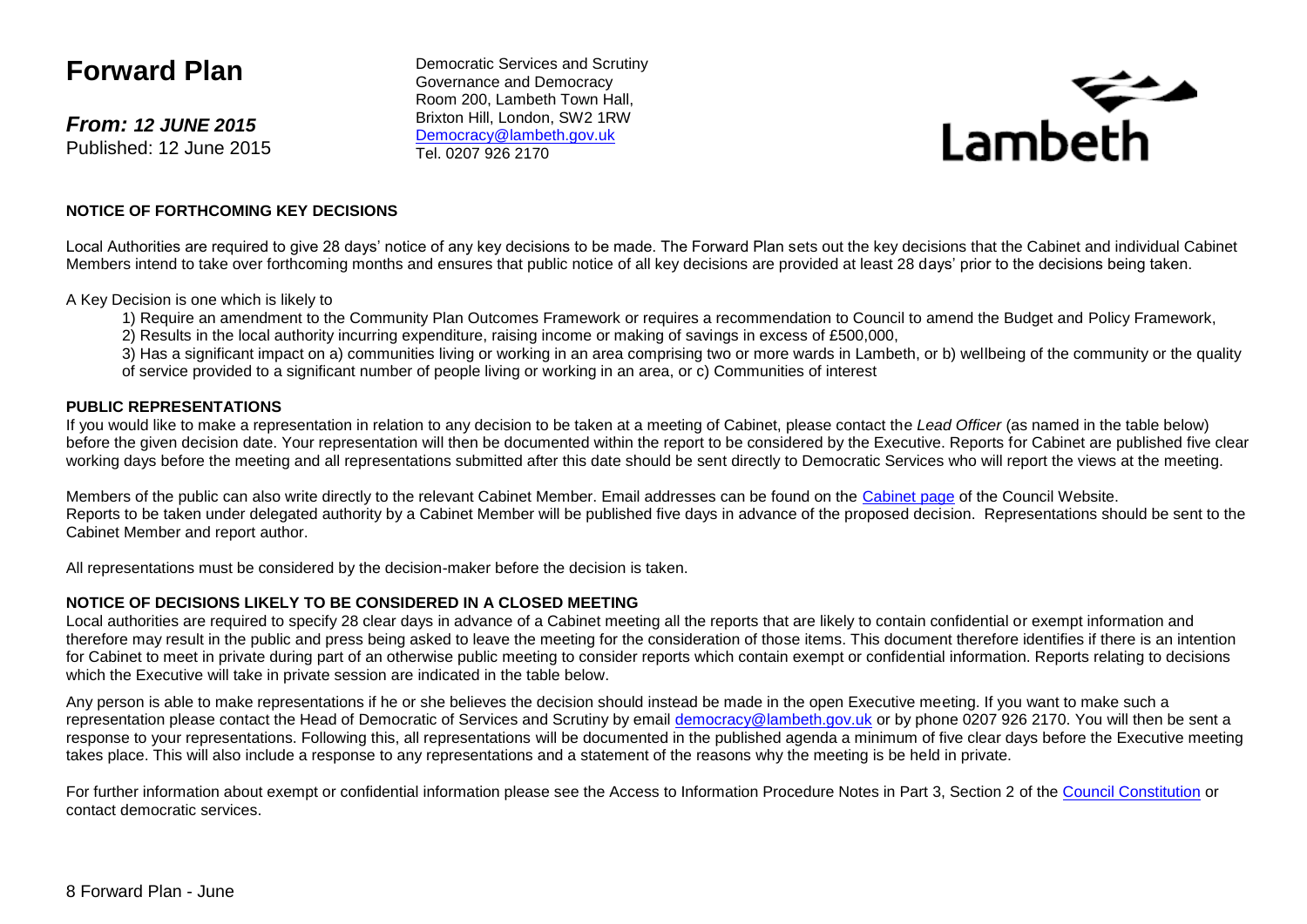# **Reports to be considered by Cabinet**

| Future Brixton: Somerleyton Road<br>Project - Procuring a Contractor and<br>Agreeing the Financial Model<br>This further report therefore provides<br>Cabinet with a detailed update on the<br>project including the outline design,<br>procurement strategy, delivery<br>strategy and financial model.<br>Cabinet will be asked to approve the<br>financial package required to deliver<br>the project and to authorise the<br>procurement of a contractor.<br>Coldharbour | Cabinet<br>29 August 2014 | 13 Jul 2015 | There will be<br>extensive<br>consultation and<br>coproduction.                    | <b>Future Brixton:</b><br>Somerleyton Road<br>Project - Procuring a<br>Contractor and<br>Agreeing the Financial<br>Model | Neil Vokes, Regeneration<br>Project Manager (Housing)<br>nvokes@lambeth.gov.uk<br>1st floor, Phoenix House |
|-----------------------------------------------------------------------------------------------------------------------------------------------------------------------------------------------------------------------------------------------------------------------------------------------------------------------------------------------------------------------------------------------------------------------------------------------------------------------------|---------------------------|-------------|------------------------------------------------------------------------------------|--------------------------------------------------------------------------------------------------------------------------|------------------------------------------------------------------------------------------------------------|
| Kennington, Oval and Vauxhall<br>Neighbourhood Area and<br>Neighbourhood Forum Application<br>To consider the Kennington, Oval and<br>Vauxhall Neighbourhood Area and<br>Neighbourhood Forum Application.<br>Bishop's; Oval; Prince's                                                                                                                                                                                                                                       | Cabinet<br>Open           | 13 Jul 2015 | Six week consultation<br>with equalities<br>groups. Councillors<br>for three wards | Kennington, Oval and<br>Vauxhall<br>Neighbourhood Area<br>and Neighbourhood<br>Forum Application                         | Alan Vinall<br>avinall@lambeth.gov.uk<br>1st Floor, Phoenix House<br>Tel: 020 7926 1212                    |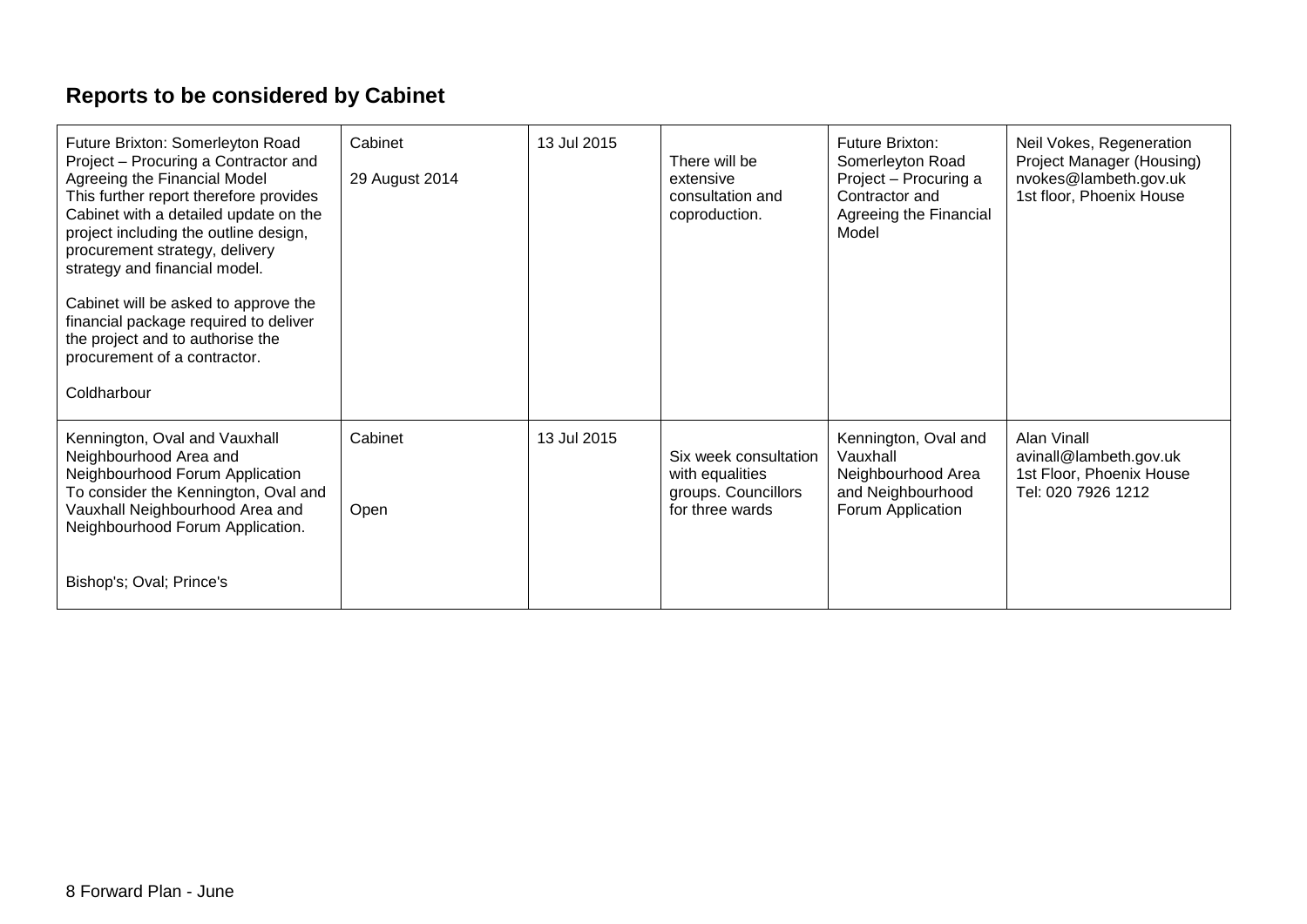| <b>Key Decision (Including Brief</b><br><b>Summary &amp; Expected Outcome)</b><br>(including ward) $\{1\}$                                                                                                                                                                                                                                                                                                                                                                                                                                                                            | Decision-maker,<br><b>Edition of Forward</b><br><b>Plan when first</b><br>appeared and whether<br>any confidential or<br>exempt Information is<br>to be considered {2} | Date decision<br>to be taken $\{3\}$ | <b>External</b><br><b>Consultation:</b><br>Who<br><b>How</b><br>Closing date {4} | <b>Relevant documents</b><br>${5}$                                                                                                    | Lead Officer (to whom<br>representations should be<br>made, and holder of<br>documents) {6}                                                 |
|---------------------------------------------------------------------------------------------------------------------------------------------------------------------------------------------------------------------------------------------------------------------------------------------------------------------------------------------------------------------------------------------------------------------------------------------------------------------------------------------------------------------------------------------------------------------------------------|------------------------------------------------------------------------------------------------------------------------------------------------------------------------|--------------------------------------|----------------------------------------------------------------------------------|---------------------------------------------------------------------------------------------------------------------------------------|---------------------------------------------------------------------------------------------------------------------------------------------|
| Building the homes we need to house<br>the people of Lambeth - estate<br>regeneration update<br>To seek authority to proceed with the<br>procurement of development<br>managers and masterplanning teams<br>for the design and delivery of new<br>homes on the following estates which<br>have been included in the estate<br>regeneration programme:<br>Cressingham Gardens, Westbury,<br>South Lambeth, Knight's Walk, Central<br>Hill and Fenwick Estates. To approve<br>the project brief for Cressingham<br>Gardens.<br>Gipsy Hill; Larkhall; Prince's;<br>Stockwell; Tulse Hill | Cabinet<br>Open                                                                                                                                                        | 13 Jul 2015                          | There has been<br>consultation with<br>ward councillors and<br>residents.        | Building the homes we<br>need to house the<br>people of Lambeth -<br>estate regeneration<br>update                                    | Neil Vokes, Regeneration<br>Project Manager (Housing)<br>nvokes@lambeth.gov.uk<br>1st floor, Phoenix House                                  |
| A Priority Action Plan: Lambeth<br>Council's response to the OFSTED<br>inspection of Children's Services and<br>the LSCB<br>To approved the Priority Action Plan<br>which responds the OFSTED<br>inspection recommendations and<br>priority areas identified as inadequate<br>or in need of improvement.<br>All Wards                                                                                                                                                                                                                                                                 | Cabinet<br>Open                                                                                                                                                        | 13 Jul 2015                          | N/a                                                                              | A Priority Action Plan:<br>Lambeth Council's<br>response to the<br>OFSTED inspection of<br><b>Children's Services</b><br>and the LSCB | Rebecca Eligon, Head of<br><b>Strategy and Equalities</b><br>Religon@lambeth.gov.uk<br>Room 113, Lambeth Town<br>Hall<br>Tel: 020 7926 2125 |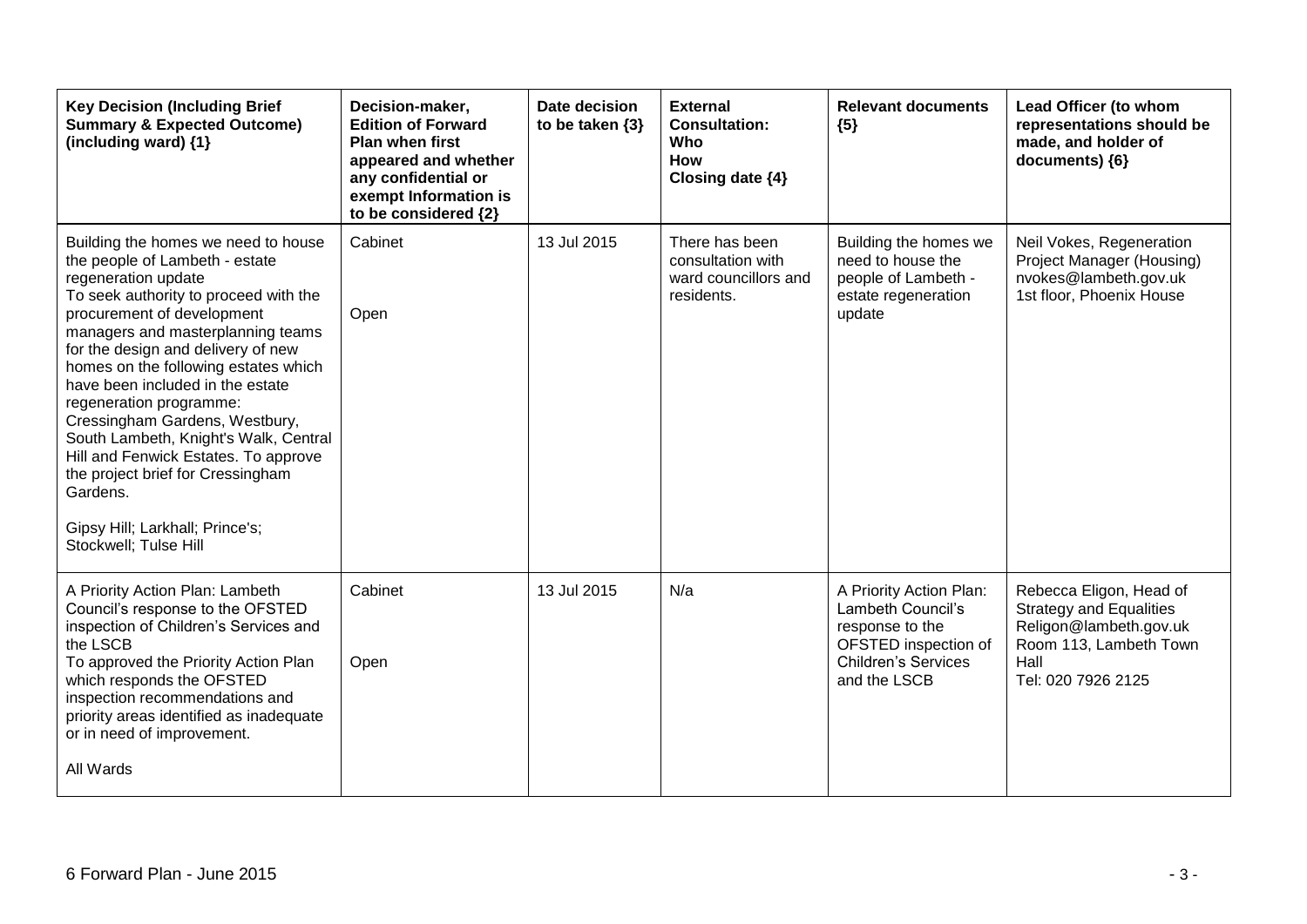| <b>Key Decision (Including Brief</b><br><b>Summary &amp; Expected Outcome)</b><br>(including ward) {1}                                                                                                                                                                                                                                                   | Decision-maker,<br><b>Edition of Forward</b><br><b>Plan when first</b><br>appeared and whether<br>any confidential or<br>exempt Information is<br>to be considered {2} | Date decision<br>to be taken $\{3\}$ | <b>External</b><br><b>Consultation:</b><br>Who<br>How<br>Closing date {4} | <b>Relevant documents</b><br>${5}$                                                                                  | Lead Officer (to whom<br>representations should be<br>made, and holder of<br>documents) ${6}$           |
|----------------------------------------------------------------------------------------------------------------------------------------------------------------------------------------------------------------------------------------------------------------------------------------------------------------------------------------------------------|------------------------------------------------------------------------------------------------------------------------------------------------------------------------|--------------------------------------|---------------------------------------------------------------------------|---------------------------------------------------------------------------------------------------------------------|---------------------------------------------------------------------------------------------------------|
| <b>Fostering Recruitment Strategy</b><br>2015/16<br>To approve a recruitment strategy for<br>Foster Carers.                                                                                                                                                                                                                                              | Cabinet<br>Open                                                                                                                                                        | 27 Jul 2015                          | <b>Consultation has</b><br>taken place with in-<br>house Foster Carers.   | <b>Recruitment of Foster</b><br>Carers                                                                              | Lisa Humphreys, Assistant<br><b>Director Children's Social</b><br>Care<br>LHumphreys@lambeth.gov.u<br>k |
| All Wards                                                                                                                                                                                                                                                                                                                                                |                                                                                                                                                                        |                                      |                                                                           |                                                                                                                     |                                                                                                         |
| Package of support measures for<br>Lambeth Foster Carers<br>1. To exempt Foster Carers approved<br>by Lambeth Council and living within<br>the Borough from their Council tax<br>liability for the duration of their<br>fostering careers.<br>2. To delegate the Deputy Member<br>(Policy) to agree an additional benefits<br>package for foster carers. | Cabinet<br>Open                                                                                                                                                        | 27 Jul 2015                          |                                                                           | <b>Council Tax Exemption</b><br>and Benefits Scheme<br>for the London<br>Borough of Lambeth<br><b>Foster Carers</b> | Lisa Humphreys, Assistant<br><b>Director Children's Social</b><br>Care<br>LHumphreys@lambeth.gov.u<br>k |
| All Wards                                                                                                                                                                                                                                                                                                                                                |                                                                                                                                                                        |                                      |                                                                           |                                                                                                                     |                                                                                                         |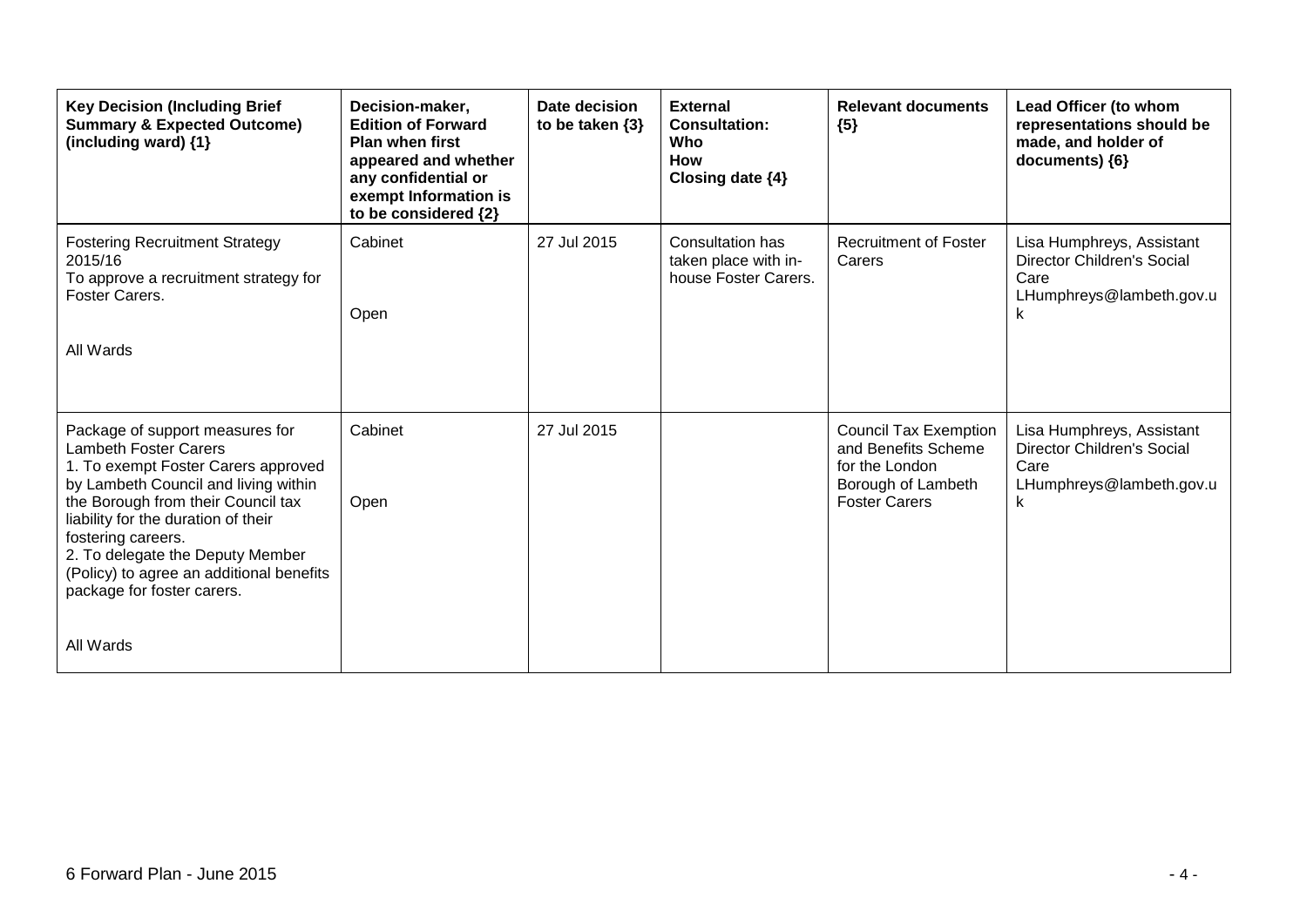| <b>Key Decision (Including Brief</b><br><b>Summary &amp; Expected Outcome)</b><br>(including ward) {1}                                                                                                                                                                                                                                                                                                                                                                                | Decision-maker,<br><b>Edition of Forward</b><br><b>Plan when first</b><br>appeared and whether<br>any confidential or<br>exempt Information is<br>to be considered {2} | Date decision<br>to be taken $\{3\}$ | <b>External</b><br><b>Consultation:</b><br>Who<br><b>How</b><br>Closing date {4}                                | <b>Relevant documents</b><br>${5}$                                           | Lead Officer (to whom<br>representations should be<br>made, and holder of<br>documents) {6}                                                     |
|---------------------------------------------------------------------------------------------------------------------------------------------------------------------------------------------------------------------------------------------------------------------------------------------------------------------------------------------------------------------------------------------------------------------------------------------------------------------------------------|------------------------------------------------------------------------------------------------------------------------------------------------------------------------|--------------------------------------|-----------------------------------------------------------------------------------------------------------------|------------------------------------------------------------------------------|-------------------------------------------------------------------------------------------------------------------------------------------------|
| July Financial Planning Report -<br>Allocating Resources to Outcomes<br>The July Finance Planning Report will<br>provide an update on the economic<br>outlook, the Council's draft financial<br>out-turn for 2014/15, risk areas and<br>revenue budget implementation plans<br>for 2015/16 and the Capital<br>Investment Programme and asset<br>disposals strategy. The report will also<br>include an outline of the<br>Commissioning Plans for 2016/17 and<br>2017/18.<br>All Wards | Cabinet                                                                                                                                                                | 27 Jul 2015                          |                                                                                                                 | <b>Financial Planning</b><br>Report - Allocating<br>Resources to<br>Outcomes | Frank Higgins, Head of<br><b>Financial Strategy</b><br>Fhiggins@lambeth.gov.uk<br><b>Olive Morris House</b><br>Tel: 020 7926 9316               |
| <b>Creative Communities: Vibrant</b><br>Neighbourhoods<br>To agree the priorities for investing<br>£6.573m across the following<br>priorities:<br>-Let's get active<br>-Safe and interesting places<br>-The great outdoors<br>-Be inspired<br>-The bigger picture<br>-Showing off                                                                                                                                                                                                     | Cabinet                                                                                                                                                                | 27 Jul 2015                          | <b>Full statutory</b><br>consultation will be<br>concluded on 24th<br>April 2015 under the<br>name culture 2020 | <b>Creative Communities:</b><br>Vibrant<br>Neighbourhoods                    | John Kerridge, Assistant<br>Director, Active Communities<br>jkerridge@lambeth.gov.uk<br>Phoenix House, Wandsworth<br>Road<br>Tel: 020 7926 2744 |
| All Wards                                                                                                                                                                                                                                                                                                                                                                                                                                                                             |                                                                                                                                                                        |                                      |                                                                                                                 |                                                                              |                                                                                                                                                 |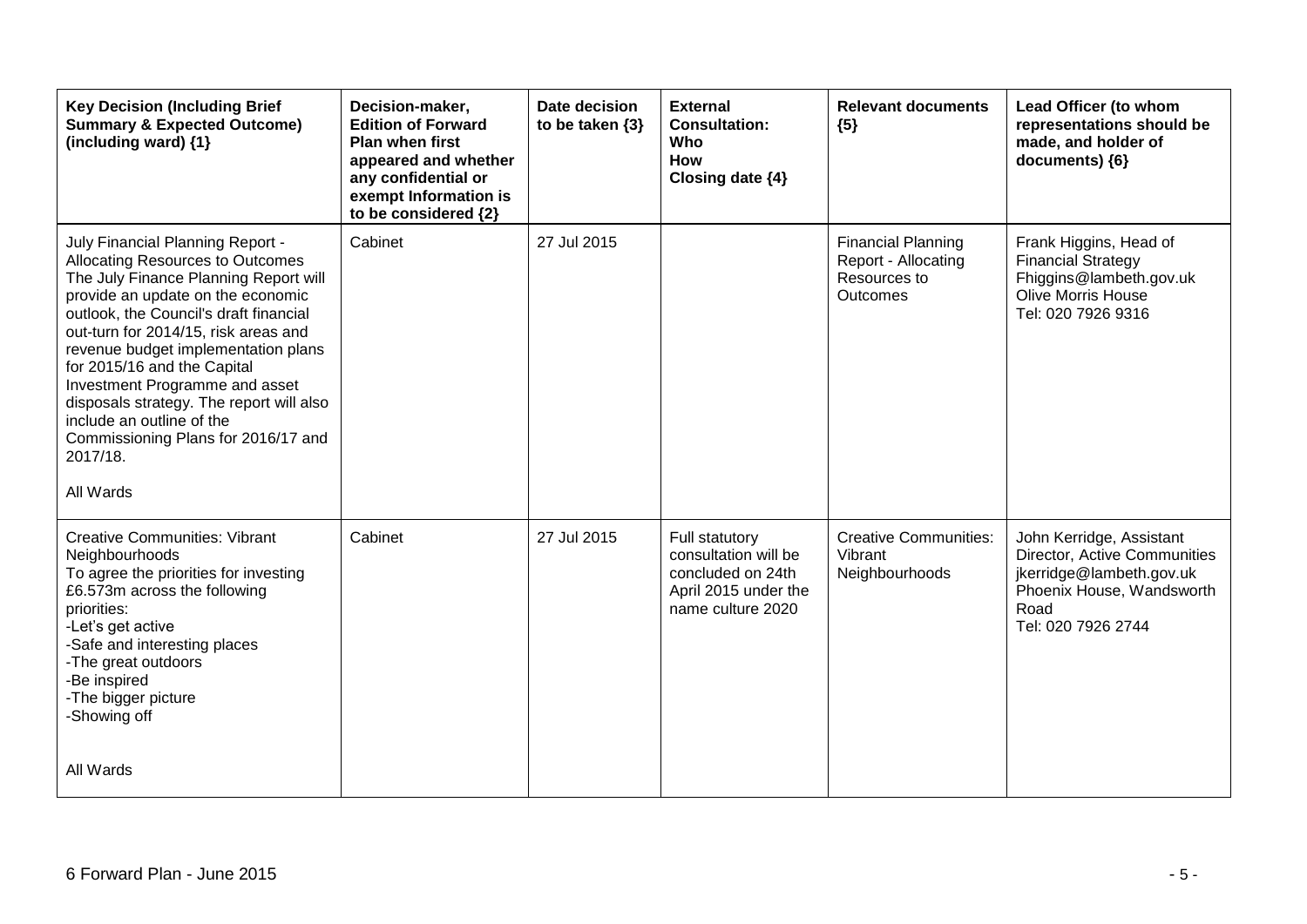| <b>Key Decision (Including Brief</b><br><b>Summary &amp; Expected Outcome)</b><br>(including ward) {1}                                                                                                 | Decision-maker,<br><b>Edition of Forward</b><br>Plan when first<br>appeared and whether<br>any confidential or<br>exempt Information is<br>to be considered {2} | Date decision<br>to be taken $\{3\}$ | <b>External</b><br><b>Consultation:</b><br>Who<br>How<br>Closing date {4}                                                                                                                                                                                                                                                                                                                                                                    | <b>Relevant documents</b><br>${5}$                                             | Lead Officer (to whom<br>representations should be<br>made, and holder of<br>documents) {6}                                        |
|--------------------------------------------------------------------------------------------------------------------------------------------------------------------------------------------------------|-----------------------------------------------------------------------------------------------------------------------------------------------------------------|--------------------------------------|----------------------------------------------------------------------------------------------------------------------------------------------------------------------------------------------------------------------------------------------------------------------------------------------------------------------------------------------------------------------------------------------------------------------------------------------|--------------------------------------------------------------------------------|------------------------------------------------------------------------------------------------------------------------------------|
| New Alterations and Extensions<br><b>Supplementary Planning Document</b><br>To approve the content of the<br>guidance as a Supplementary<br>Planning Document for public<br>consultation.<br>All Wards | Cabinet<br>Council<br>5 December 2014<br>5 December 2014                                                                                                        | 14 Sep 2015<br>18 Nov 2015           | Specific<br>$\bullet$<br>individuals<br>with a stated<br>interest in the<br>subject, local<br>amenity<br>societies,<br>other<br>community<br>groups and<br>stakeholders<br>identified on<br>the planning<br>policy<br>consultation<br>database.<br>Publicity in<br>$\bullet$<br>Lambeth<br>Life, press<br>release and<br>Council<br>online<br>consultation<br>diary.<br>The 28 day process<br>will take place in<br>February/ March<br>2015. | New Alterations and<br>Extensions<br>Supplementary<br><b>Planning Document</b> | Doug Black, Team Leader<br>Conservation & Urban Design<br>DBlack1@lambeth.gov.uk<br>1st floor, Phoenix House<br>Tel: 020 7926 4065 |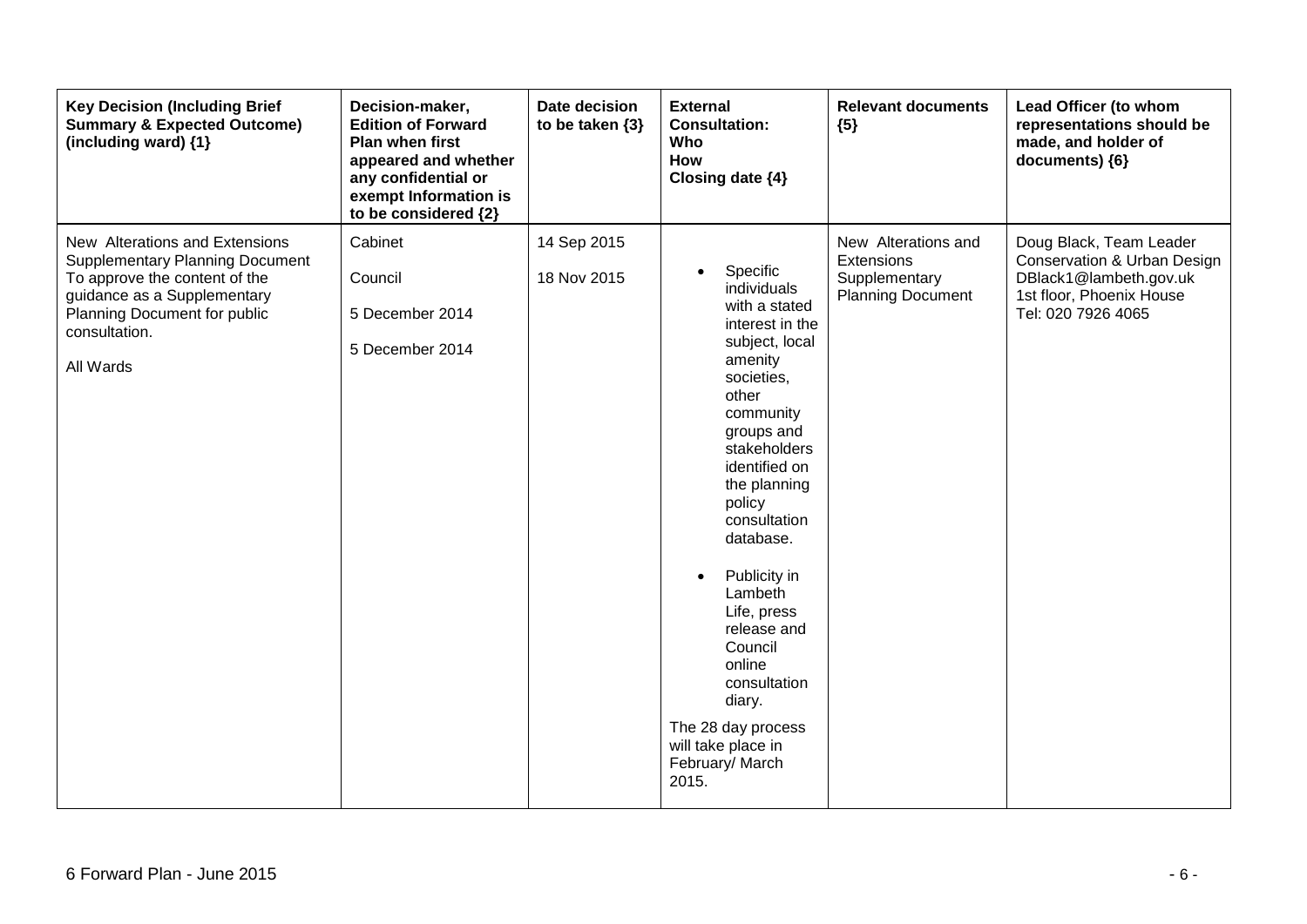| <b>Key Decision (Including Brief</b><br><b>Summary &amp; Expected Outcome)</b><br>(including ward) {1}                                                                                                                                             | Decision-maker,<br><b>Edition of Forward</b><br><b>Plan when first</b><br>appeared and whether<br>any confidential or<br>exempt Information is<br>to be considered {2} | Date decision<br>to be taken $\{3\}$ | <b>External</b><br><b>Consultation:</b><br>Who<br><b>How</b><br>Closing date $\{4\}$                                     | <b>Relevant documents</b><br>${5}$                                           | Lead Officer (to whom<br>representations should be<br>made, and holder of<br>documents) {6}                                                                  |
|----------------------------------------------------------------------------------------------------------------------------------------------------------------------------------------------------------------------------------------------------|------------------------------------------------------------------------------------------------------------------------------------------------------------------------|--------------------------------------|--------------------------------------------------------------------------------------------------------------------------|------------------------------------------------------------------------------|--------------------------------------------------------------------------------------------------------------------------------------------------------------|
| Lambeth Sustainability<br>Commissioning Strategy 2015-2018<br>This decision will be for Cabinet<br>members to officially adopt the<br>sustainability strategy as council policy<br>including the vision, indicators and<br>activities<br>All Wards | Cabinet<br>01/05/2015                                                                                                                                                  | 14 Sep 2015                          | We will have held<br>three public<br>workshops and held<br>over twenty 1-2-1<br>meetings with a<br>range of stakeholders | Lambeth<br>$\Omega$<br>Sustainability<br>Commissioning<br>Strategy 2015-2018 | <b>Nathan Pierce</b><br>NPierce@lambeth.gov.uk                                                                                                               |
| Vale Street recycling and reuse centre<br>options paper<br>The paper examines the different<br>options available for the Vale Street<br>recycling and reuse facility site.<br>All Wards                                                            | Cabinet<br>12 December 2014                                                                                                                                            | 7 Dec 2015                           | Information taken<br>from the resident's<br>survey and surveys<br>of Vale Street users<br>has informed the<br>paper.     | Vale Street recycling<br>and reuse centre<br>options paper                   | Liz Whitson Cloud, Senior<br>Policy, Equalities and<br>Performance Officer<br>lwhitsoncloud@lambeth.gov.<br>uk<br><b>Phoenix House</b><br>Tel: 020 7926 0145 |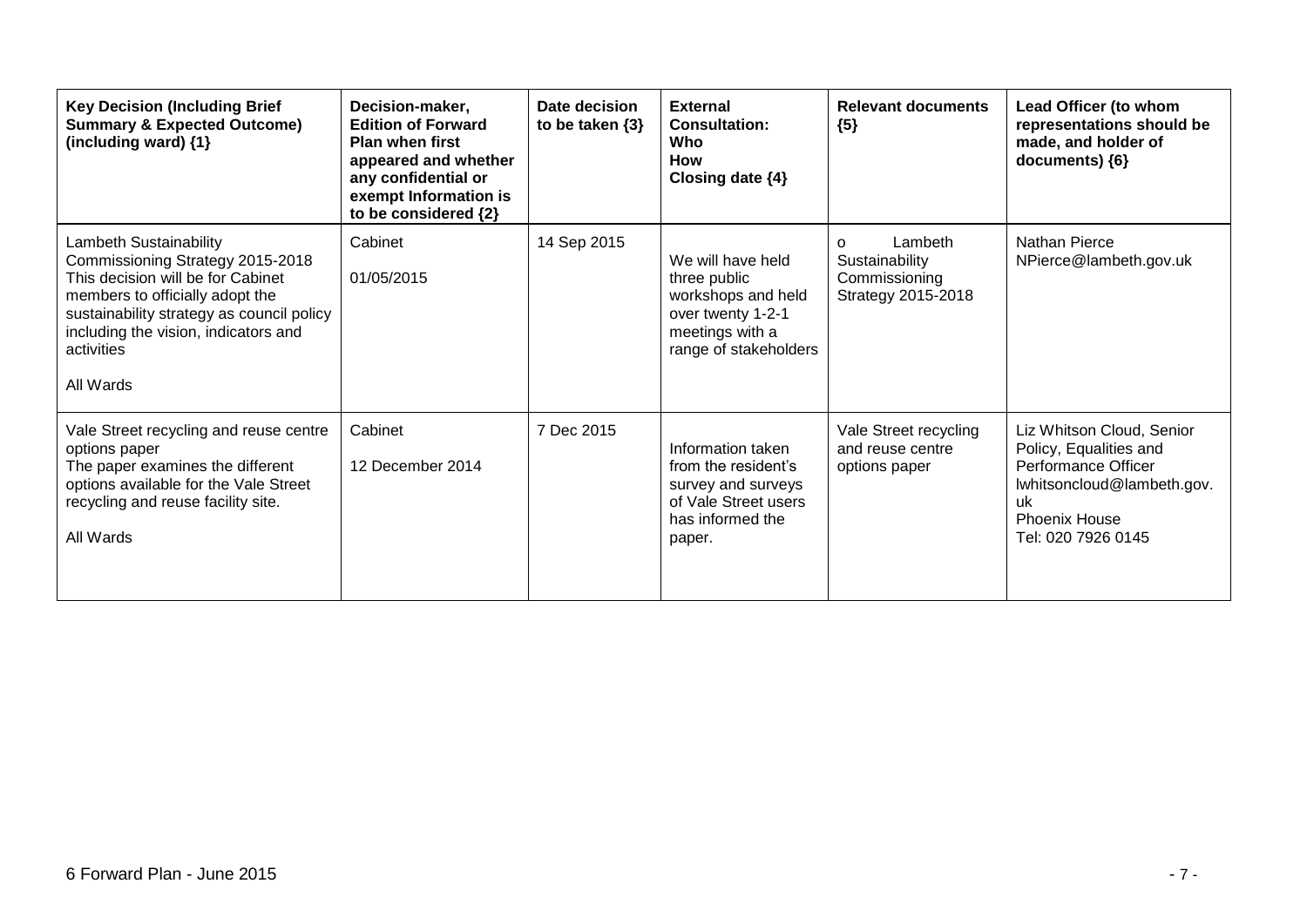| <b>Key Decision (Including Brief)</b><br>Decision-maker,<br><b>Summary &amp; Expected Outcome)</b><br><b>Edition of Forward</b><br><b>Plan when first</b><br>(including ward) $\{1\}$<br>appeared and whether<br>any confidential or<br>exempt Information is<br>to be considered $\{2\}$ | Date decision<br>to be taken $\{3\}$ | External<br><b>Consultation:</b><br>Who<br>How<br>Closing date $\{4\}$ | <b>Relevant documents</b><br>${5}$ | Lead Officer (to whom<br>representations should be<br>made, and holder of<br>$documents)$ {6} |
|-------------------------------------------------------------------------------------------------------------------------------------------------------------------------------------------------------------------------------------------------------------------------------------------|--------------------------------------|------------------------------------------------------------------------|------------------------------------|-----------------------------------------------------------------------------------------------|
|-------------------------------------------------------------------------------------------------------------------------------------------------------------------------------------------------------------------------------------------------------------------------------------------|--------------------------------------|------------------------------------------------------------------------|------------------------------------|-----------------------------------------------------------------------------------------------|

**Reports to be approved by the Health and Wellbeing Board**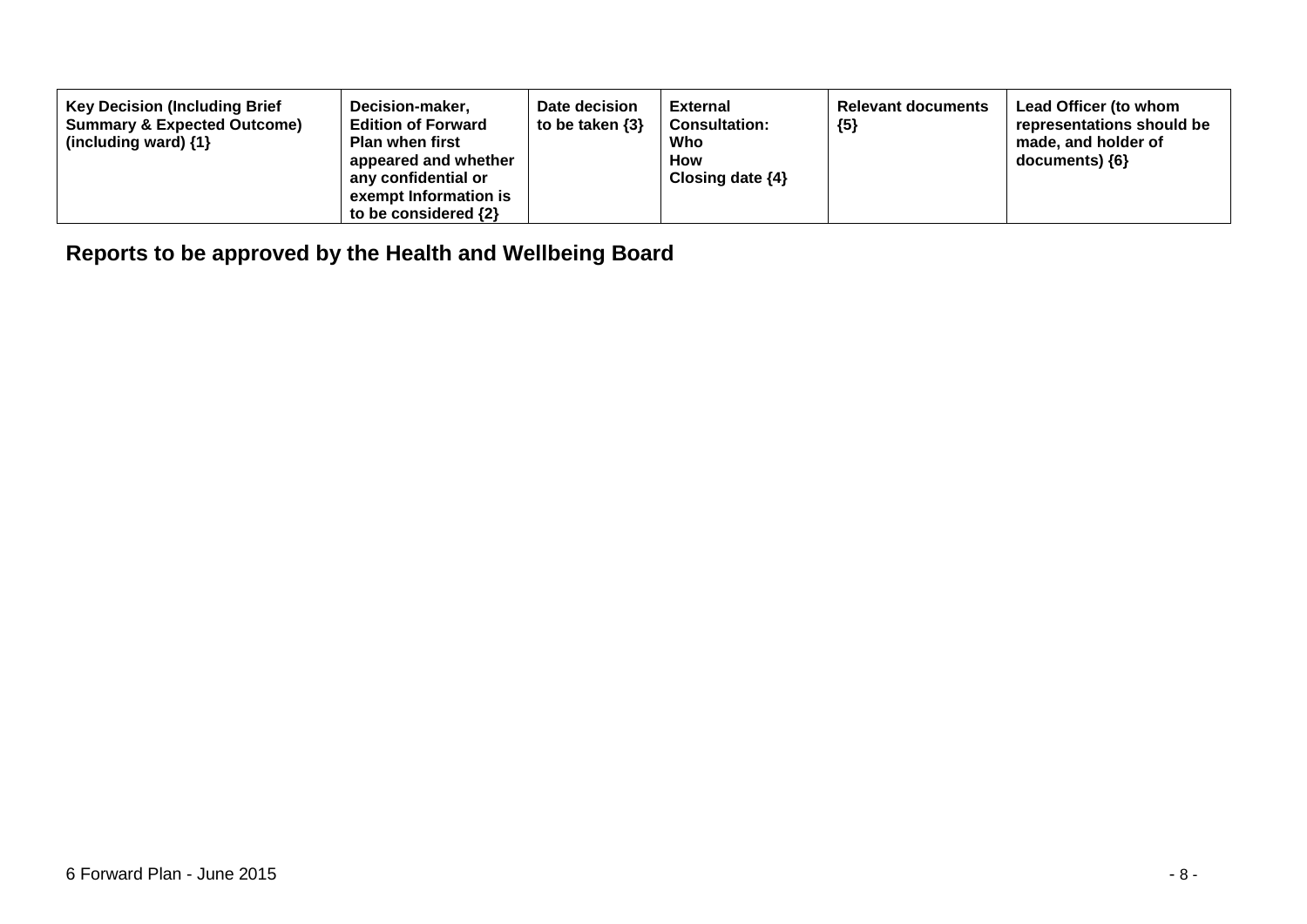| <b>Key Decision (Including Brief</b><br><b>Summary &amp; Expected Outcome)</b><br>(including ward) $\{1\}$ | Decision-maker,<br><b>Edition of Forward</b><br><b>Plan when first</b><br>appeared and whether<br>any confidential or<br>exempt Information is<br>to be considered $\{2\}$ | Date decision<br>to be taken $\{3\}$ | <b>External</b><br><b>Consultation:</b><br>Who<br>How<br>Closing date $\{4\}$ | <b>Relevant documents</b><br>${5}$ | Lead Officer (to whom<br>representations should be<br>made, and holder of<br>documents) ${6}$ |
|------------------------------------------------------------------------------------------------------------|----------------------------------------------------------------------------------------------------------------------------------------------------------------------------|--------------------------------------|-------------------------------------------------------------------------------|------------------------------------|-----------------------------------------------------------------------------------------------|
|------------------------------------------------------------------------------------------------------------|----------------------------------------------------------------------------------------------------------------------------------------------------------------------------|--------------------------------------|-------------------------------------------------------------------------------|------------------------------------|-----------------------------------------------------------------------------------------------|

## **Reports to be approved by Cabinet Members**

**Leader of the Council**

**Deputy Leader of the Council (Policy)**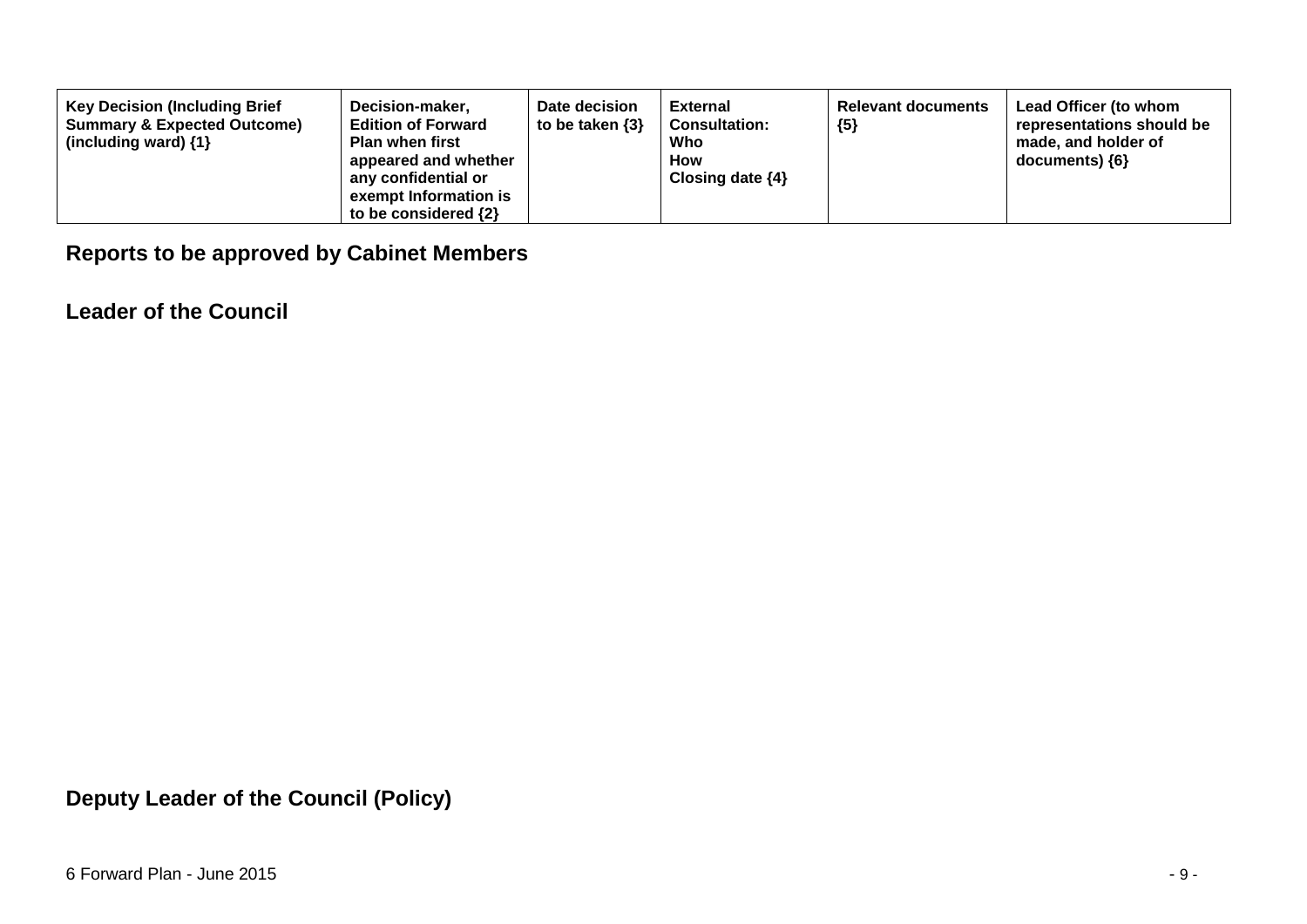| <b>Key Decision (Including Brief</b><br><b>Summary &amp; Expected Outcome)</b><br>(including ward) {1}                                                                                                                                                                                                                                                                                                                                                                                                                                                                                                                                                                                                                                            | Decision-maker,<br><b>Edition of Forward</b><br><b>Plan when first</b><br>appeared and whether<br>any confidential or<br>exempt Information is<br>to be considered {2} | Date decision<br>to be taken $\{3\}$      | <b>External</b><br><b>Consultation:</b><br><b>Who</b><br><b>How</b><br>Closing date {4}                                                                                                                                                                                                                                                                                                                                                                                                                 | <b>Relevant documents</b><br>${5}$ | Lead Officer (to whom<br>representations should be<br>made, and holder of<br>documents) ${6}$                                              |
|---------------------------------------------------------------------------------------------------------------------------------------------------------------------------------------------------------------------------------------------------------------------------------------------------------------------------------------------------------------------------------------------------------------------------------------------------------------------------------------------------------------------------------------------------------------------------------------------------------------------------------------------------------------------------------------------------------------------------------------------------|------------------------------------------------------------------------------------------------------------------------------------------------------------------------|-------------------------------------------|---------------------------------------------------------------------------------------------------------------------------------------------------------------------------------------------------------------------------------------------------------------------------------------------------------------------------------------------------------------------------------------------------------------------------------------------------------------------------------------------------------|------------------------------------|--------------------------------------------------------------------------------------------------------------------------------------------|
| Capital Maintenance Programme<br>2014/15 - Building Works Contract<br><b>Award - Various Schools</b><br>This decision will seek approval for the<br>appointment of a works contract to<br>carry out urgently required building<br>maintenance and repair works at<br>various schools in the Borough. It<br>forms part of the overall and on-going<br>maintenance strategy. The works<br>range from window replacement,<br>roofing repairs and or replacement,<br>damp and water ingress resolution,<br>playground resurfacing, boundary wall<br>and fencing repairs, and sanitary<br>services renewal, and other urgently<br>required works that if not done would<br>increase the risk of health & safety<br>issues at the schools.<br>All Wards | Deputy Leader of the<br>Council - Policy<br>3 January 2014                                                                                                             | Between 23<br>Mar 2015 and<br>22 Jun 2015 | Schools<br>Key stakeholders<br>Consultation with key<br>stakeholders /<br>schools etc. has<br>been on-going.<br>During a process of<br>feasibility and design<br>for specific works all<br>schools and<br>stakeholders have<br>been informed of the<br>nature of the works<br>required and updated<br>along the way. Once<br>contacts are awarded<br>to specific<br>contractors more<br>detailed information<br>will be issued to all<br>regarding programme<br>dates etc. This<br>process is on-going. |                                    | <b>Steve Anstee, Business</b><br>Growth and Regeneration<br>sanstee@lambeth.gov.uk<br>6th floor, International House<br>Tel: 020 7926 3227 |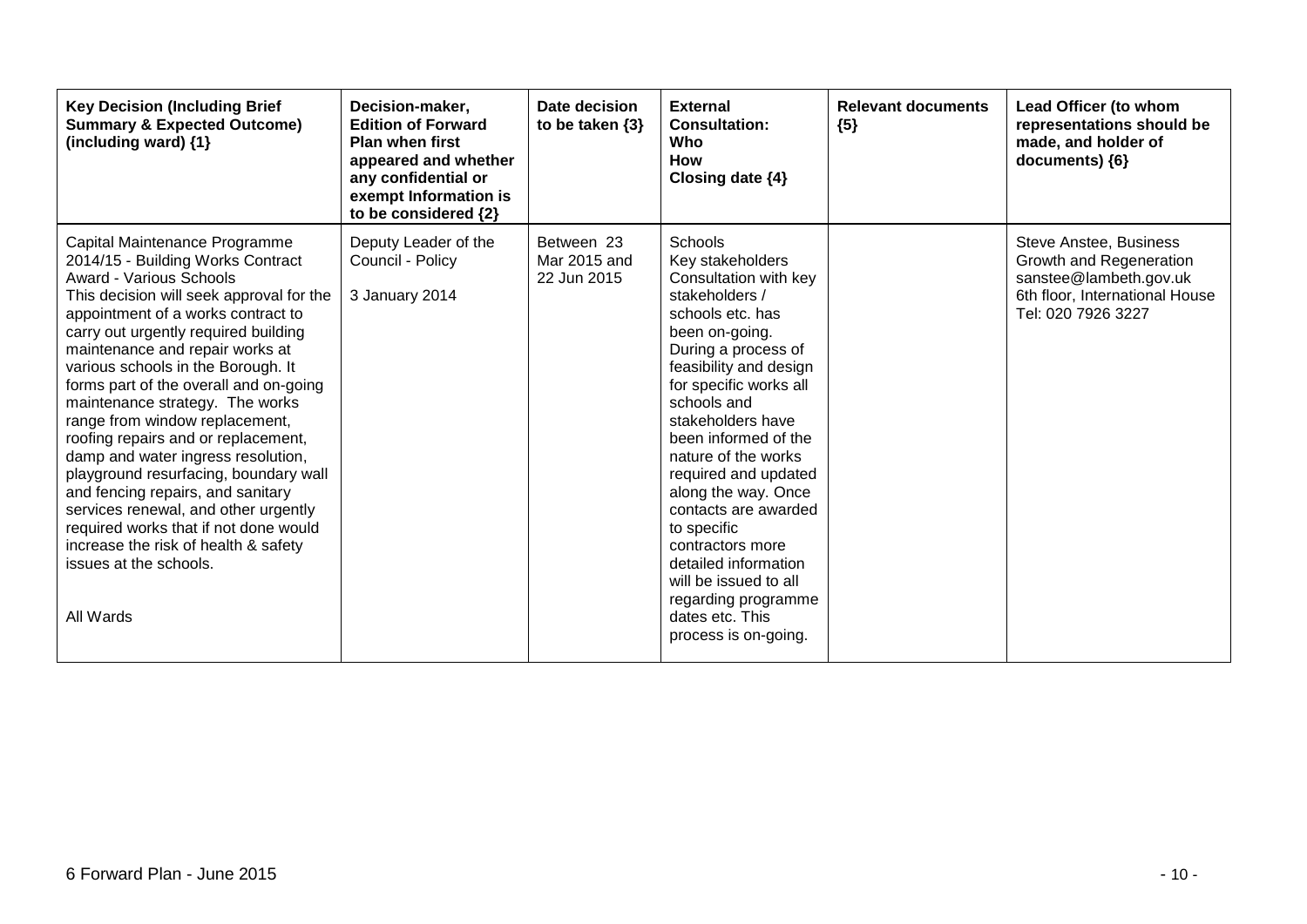| <b>Key Decision (Including Brief</b><br><b>Summary &amp; Expected Outcome)</b><br>(including ward) {1}                                                                                                                                                                                                                                                                                                                     | Decision-maker,<br><b>Edition of Forward</b><br><b>Plan when first</b><br>appeared and whether<br>any confidential or<br>exempt Information is<br>to be considered {2} | Date decision<br>to be taken $\{3\}$                                                                      | <b>External</b><br><b>Consultation:</b><br><b>Who</b><br><b>How</b><br>Closing date {4}         | <b>Relevant documents</b><br>${5}$ | Lead Officer (to whom<br>representations should be<br>made, and holder of<br>documents) {6}                                           |
|----------------------------------------------------------------------------------------------------------------------------------------------------------------------------------------------------------------------------------------------------------------------------------------------------------------------------------------------------------------------------------------------------------------------------|------------------------------------------------------------------------------------------------------------------------------------------------------------------------|-----------------------------------------------------------------------------------------------------------|-------------------------------------------------------------------------------------------------|------------------------------------|---------------------------------------------------------------------------------------------------------------------------------------|
| Procurement of the development of<br>Lambeth ASD Designated SEN<br>Resource Base<br>To agree works contracts in order to<br>build Autistic Spectrum Disorder SEN<br>Units in the following four primary<br>schools in Lambeth: Archbishop<br>Sumner, Bonneville, Larkhall and<br>Crown Lane.<br>Clapham Common; Knight's Hill;<br>Larkhall; Prince's                                                                       | Deputy Leader of the<br>Council - Policy<br>19.02.15                                                                                                                   | Between 23<br>Mar 2015 and<br>22 Jun 2015                                                                 | <b>Ward Councillors</b>                                                                         |                                    | Rosemary Mann<br>rmann1@lambeth.gov.uk<br>6th Floor International House<br>Tel: 020 7926 3221                                         |
| Determination of School Admissions<br><b>Policies 2016/17</b><br>To determine the Admission policies<br>for the School year starting September<br>2016 (including Published Admission<br>Numbers - PANs). The proposed<br>arrangements are available at the<br>website at:<br>http://www.lambeth.gov.uk/schools-<br>and-education/school-<br>admissions/proposed-admissions-<br>arrangements-for-primary-and-<br>secondary | Deputy Leader of the<br>Council - Policy                                                                                                                               | Between 22<br>Jun 2015 and<br>21 Sep 2015<br>Please select<br>date of when<br>decision would<br>be taken. | The statutory<br>consultation took<br>place between 12<br>December 2014 to 27<br>February 2015. |                                    | Leanne Osbourne, Schools<br><b>Admissions Manager</b><br>LOsbourne@lambeth.gov.uk<br><b>International House</b><br>Tel: 020 7926 9506 |
| All Wards                                                                                                                                                                                                                                                                                                                                                                                                                  |                                                                                                                                                                        |                                                                                                           |                                                                                                 |                                    |                                                                                                                                       |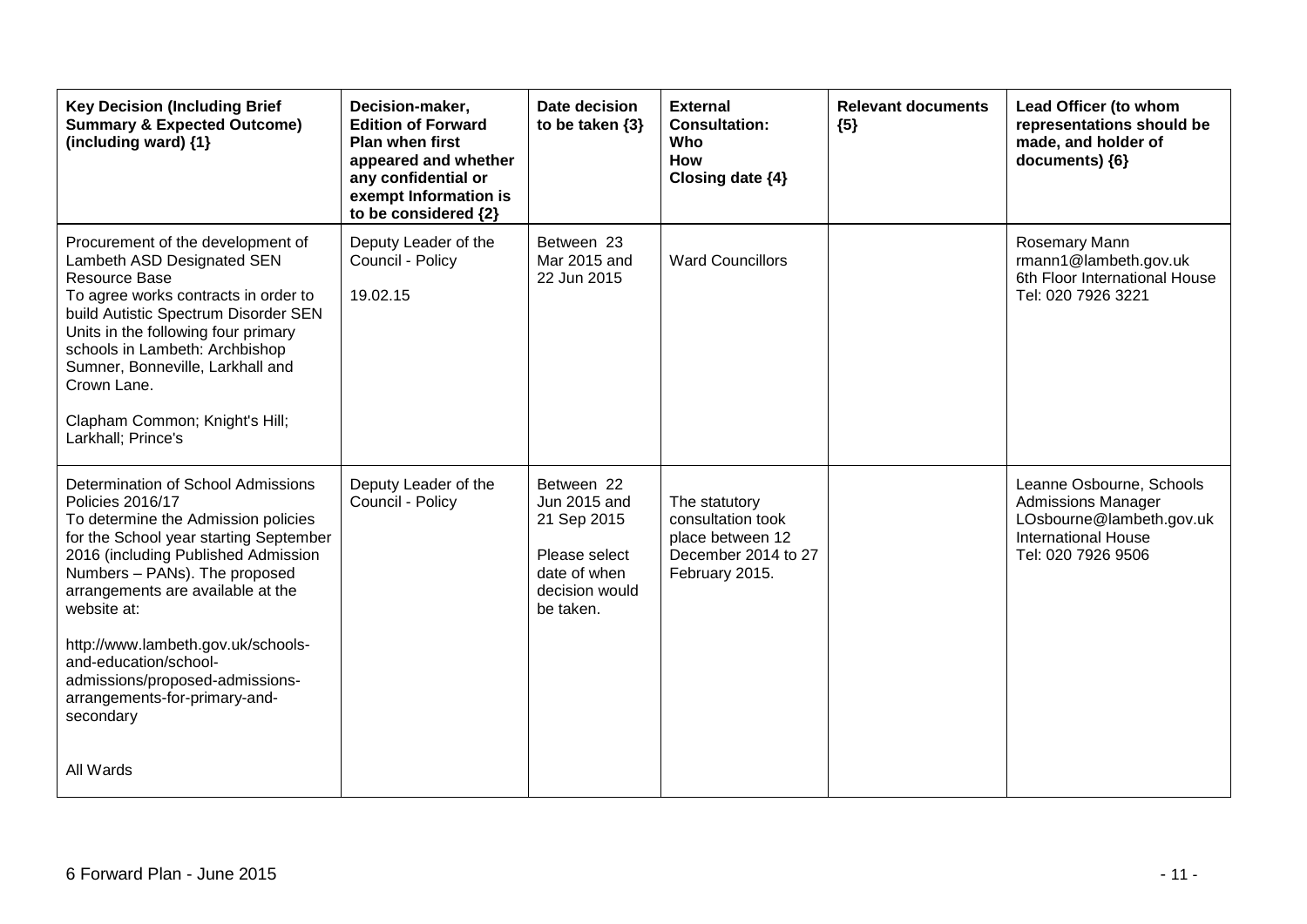| <b>Key Decision (Including Brief</b><br>Decision-maker,<br><b>Edition of Forward</b><br><b>Summary &amp; Expected Outcome)</b><br><b>Plan when first</b><br>(including ward) $\{1\}$<br>appeared and whether<br>any confidential or<br>exempt Information is<br>to be considered $\{2\}$ | Date decision<br>to be taken $\{3\}$ | External<br><b>Consultation:</b><br>Who<br>How<br>Closing date $\{4\}$ | <b>Relevant documents</b><br>${5}$ | Lead Officer (to whom<br>representations should be<br>made, and holder of<br>documents) ${6}$ |
|------------------------------------------------------------------------------------------------------------------------------------------------------------------------------------------------------------------------------------------------------------------------------------------|--------------------------------------|------------------------------------------------------------------------|------------------------------------|-----------------------------------------------------------------------------------------------|
|------------------------------------------------------------------------------------------------------------------------------------------------------------------------------------------------------------------------------------------------------------------------------------------|--------------------------------------|------------------------------------------------------------------------|------------------------------------|-----------------------------------------------------------------------------------------------|

## **Deputy Leader of the Council - Finance and Investment**

None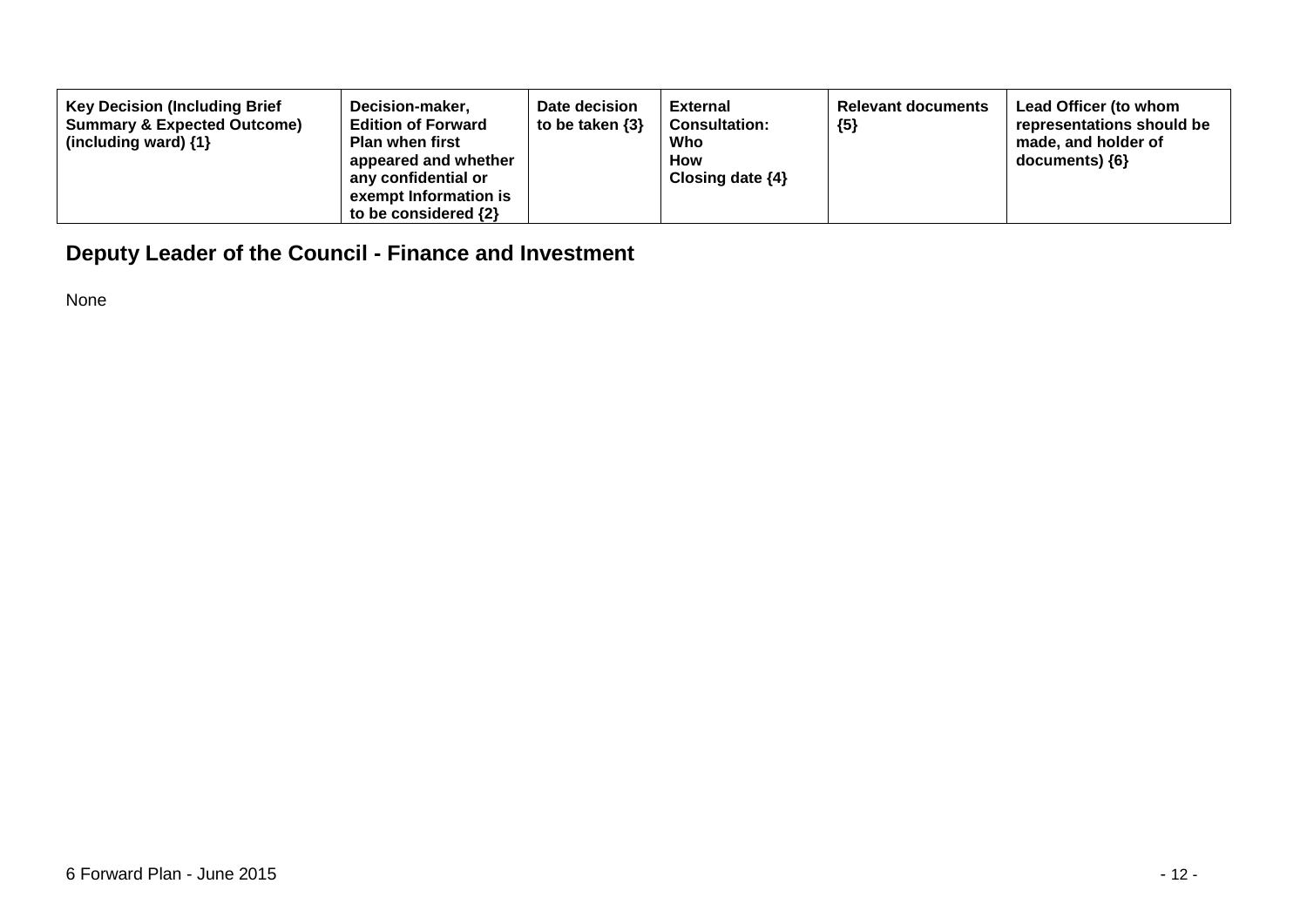| <b>Key Decision (Including Brief</b><br>Decision-maker,<br><b>Summary &amp; Expected Outcome)</b><br><b>Edition of Forward</b><br><b>Plan when first</b><br>(including ward) $\{1\}$<br>appeared and whether<br>any confidential or<br>exempt Information is<br>to be considered $\{2\}$ | Date decision<br>to be taken $\{3\}$ | External<br><b>Consultation:</b><br>Who<br><b>How</b><br>Closing date $\{4\}$ | <b>Relevant documents</b><br>${5}$ | Lead Officer (to whom<br>representations should be<br>made, and holder of<br>$documents)$ {6} |
|------------------------------------------------------------------------------------------------------------------------------------------------------------------------------------------------------------------------------------------------------------------------------------------|--------------------------------------|-------------------------------------------------------------------------------|------------------------------------|-----------------------------------------------------------------------------------------------|
|------------------------------------------------------------------------------------------------------------------------------------------------------------------------------------------------------------------------------------------------------------------------------------------|--------------------------------------|-------------------------------------------------------------------------------|------------------------------------|-----------------------------------------------------------------------------------------------|

### **Adult Social Care**

| STR direct award to South Thames<br>Crossroads<br>The decision is to award a contract to<br>South Thames Crossroads for a<br>respite sitting service. The service has<br>operated in the borough for a number<br>of years, and is highly regarded by<br>carers and users. The workers are<br>fully trained to offer care and support<br>to people with disabilities, including<br>learning disabilities and dementia.<br>All Wards | Cabinet Member for<br><b>Adult Social Care</b>                      | Between 23<br>Mar 2015 and<br>22 Jun 2015 | South Thames<br>Crossroads<br>Carers Hub                     | Elizabeth Clowes, Assistant<br>Director for Strategy &<br>Commissioning<br>eclowes@lambeth.gov.uk<br>3rd Floor, Phoenix House<br>Tel: 020 7926 4781 |
|------------------------------------------------------------------------------------------------------------------------------------------------------------------------------------------------------------------------------------------------------------------------------------------------------------------------------------------------------------------------------------------------------------------------------------|---------------------------------------------------------------------|-------------------------------------------|--------------------------------------------------------------|-----------------------------------------------------------------------------------------------------------------------------------------------------|
| Passenger Transport Services<br>contract extension<br>A waiver to procurement regulation, to<br>allow the current providers of<br>passenger transport services to<br>continue to provide the service, whilst<br>a tender process is carried out.                                                                                                                                                                                   | Cabinet Member for<br><b>Adult Social Care</b><br>12 September 2014 | Between 23<br>Mar 2015 and<br>22 Jun 2015 | Consultation with<br>providers and users<br>since March 2014 | Kelly Renzullo, Senior<br><b>Commissioning Manager</b><br>3rd floor Phoenix House,<br>Wandsworth Road                                               |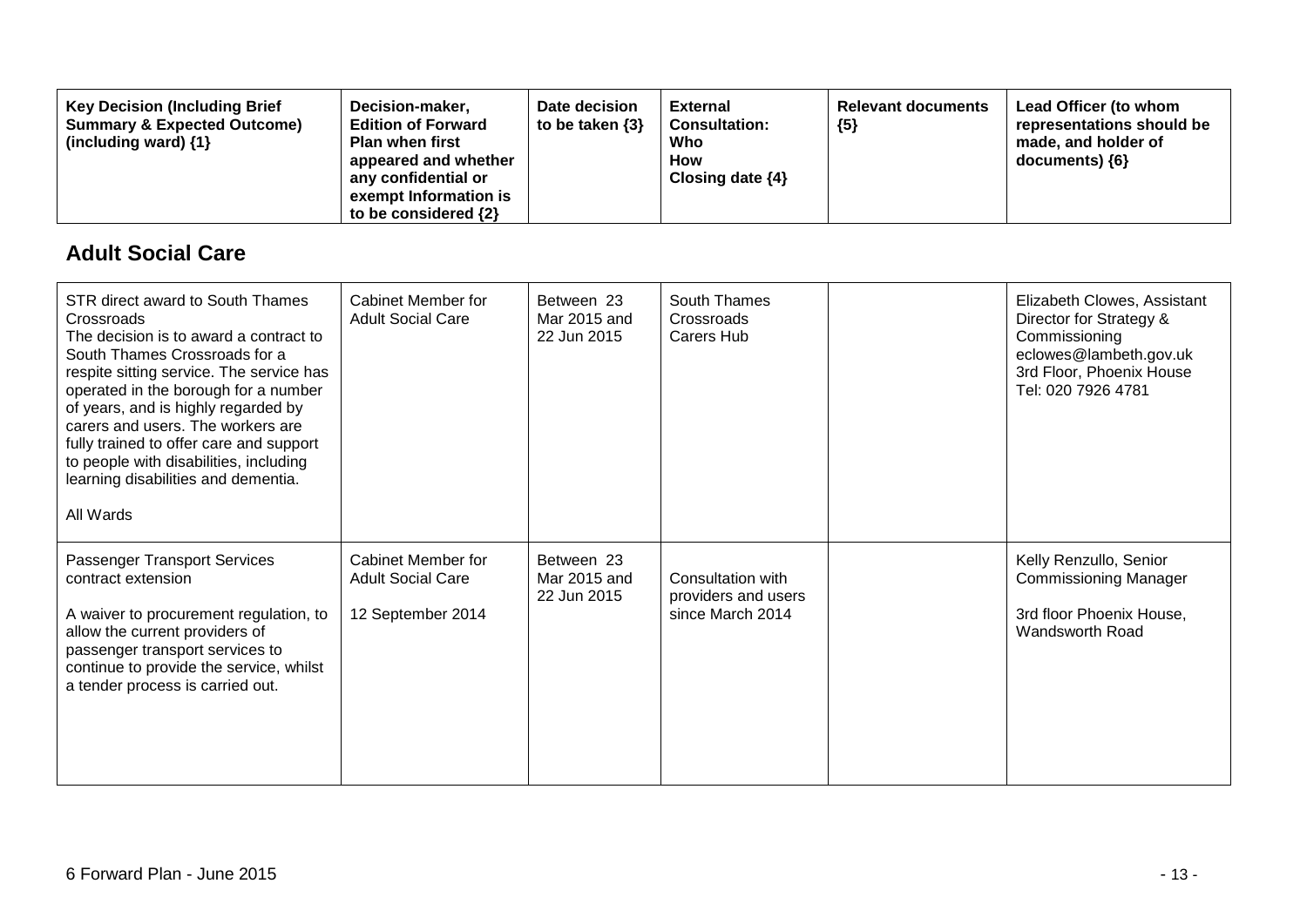| <b>Key Decision (Including Brief</b><br><b>Summary &amp; Expected Outcome)</b><br>(including ward) $\{1\}$                                                                                                                              | Decision-maker,<br><b>Edition of Forward</b><br><b>Plan when first</b><br>appeared and whether<br>any confidential or<br>exempt Information is<br>to be considered {2} | Date decision<br>to be taken $\{3\}$      | <b>External</b><br><b>Consultation:</b><br><b>Who</b><br><b>How</b><br>Closing date $\{4\}$ | <b>Relevant documents</b><br>${5}$ | Lead Officer (to whom<br>representations should be<br>made, and holder of<br>documents) {6}                                                                                                |
|-----------------------------------------------------------------------------------------------------------------------------------------------------------------------------------------------------------------------------------------|------------------------------------------------------------------------------------------------------------------------------------------------------------------------|-------------------------------------------|---------------------------------------------------------------------------------------------|------------------------------------|--------------------------------------------------------------------------------------------------------------------------------------------------------------------------------------------|
| <b>Children with Disabilities Home</b><br>support services<br><b>Contract Extension for</b><br>Home Support Services for Children<br>with disabilities<br>All Wards                                                                     | Cabinet Member for<br><b>Adult Social Care</b><br>12 September 2014                                                                                                    | Between 23<br>Mar 2015 and<br>22 Jun 2015 |                                                                                             |                                    | Angela Daley, Strategic<br><b>Commissioning Specialist</b><br><b>Services</b><br>adaley@lambeth.gov.uk<br><b>International House</b><br>Tel: 020 7926 5213                                 |
| Semi Independent Living for 16+<br>The contract is to be extended to<br>enable one single tender of adults and<br>childrens' services. The extension will<br>allow time to prepare for a single<br>pathway.<br>All Wards                | Cabinet Member for<br><b>Adult Social Care</b><br>12 September 2014                                                                                                    | Between 23<br>Mar 2015 and<br>22 Jun 2015 | A full consultation<br>process was<br>undertaken for the<br>original contract.              |                                    | Linnette Taylor, Strategiv<br><b>Commissioning Officer</b><br>LTaylor5@lambeth.gov.uk<br>Children & Young People<br>Services, 205 Stockwell<br>Road,, London,, SW9 9SL<br>Tel: 02079265214 |
| <b>Contract extension - Young Persons</b><br>Supported Accommodation Pathway<br>Contract extension for the Young<br>Persons Supported Accommodation<br>Pathway, incorporating YMCA,<br>Centrepoint & Look Ahead contracts.<br>All Wards | Cabinet Member for<br><b>Adult Social Care</b>                                                                                                                         | Between 23<br>Mar 2015 and<br>22 Jun 2015 |                                                                                             |                                    | Paul Davis, Commissioning<br><b>Manager Supporting People</b><br>pdavis2@lambeth.gov.uk<br>Phoenix House, 10<br>Wandsworth Road, London,<br>SW8 2LL<br>Tel: 020 7926 7538<br>020 7926 7526 |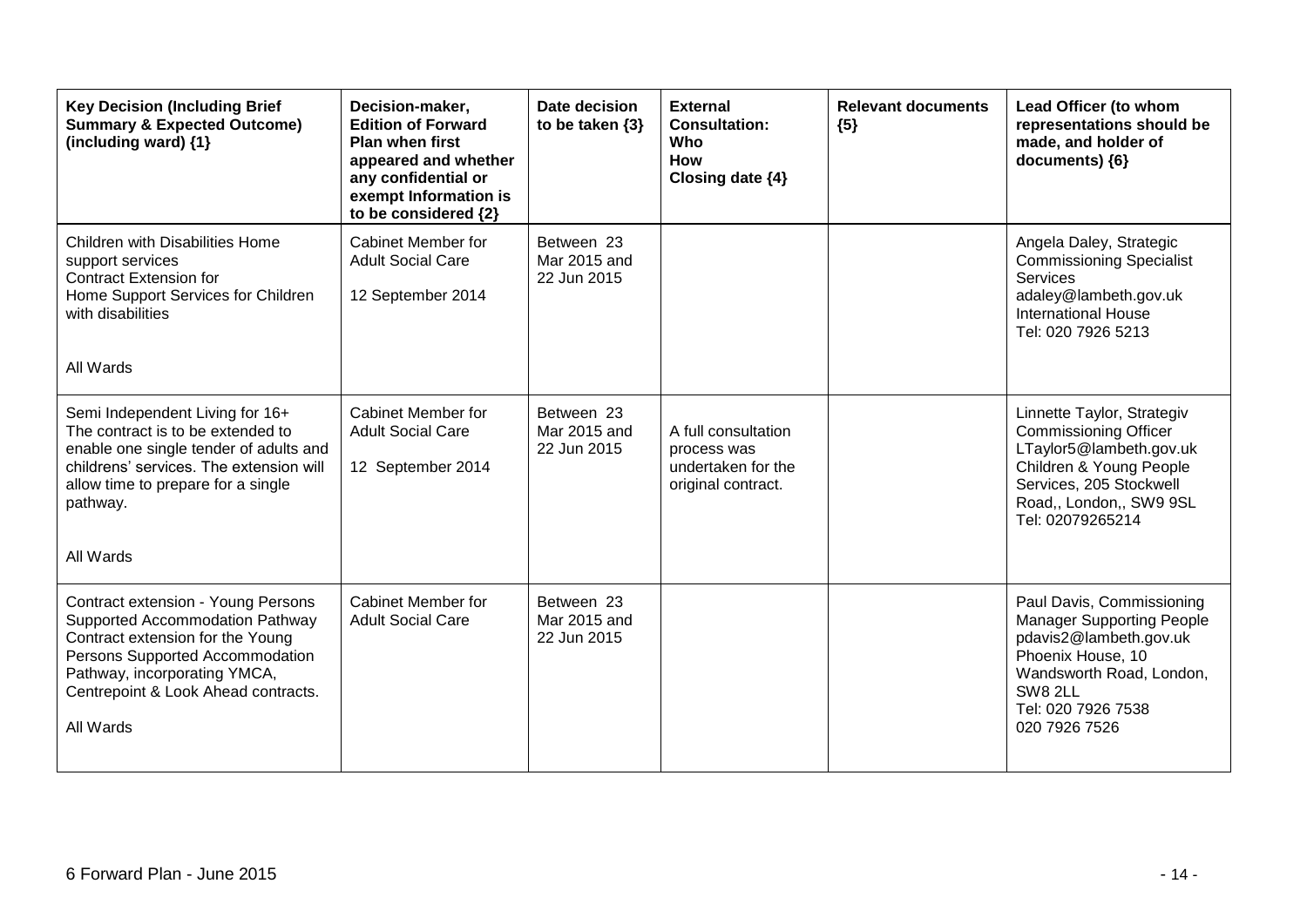| <b>Key Decision (Including Brief</b><br><b>Summary &amp; Expected Outcome)</b><br>(including ward) {1}                                                                                                                                                                                                                                                                                                                              | Decision-maker,<br><b>Edition of Forward</b><br><b>Plan when first</b><br>appeared and whether<br>any confidential or<br>exempt Information is<br>to be considered {2} | Date decision<br>to be taken $\{3\}$     | <b>External</b><br><b>Consultation:</b><br>Who<br>How<br>Closing date {4}                                                                                       | <b>Relevant documents</b><br>${5}$ | Lead Officer (to whom<br>representations should be<br>made, and holder of<br>documents) {6}                               |
|-------------------------------------------------------------------------------------------------------------------------------------------------------------------------------------------------------------------------------------------------------------------------------------------------------------------------------------------------------------------------------------------------------------------------------------|------------------------------------------------------------------------------------------------------------------------------------------------------------------------|------------------------------------------|-----------------------------------------------------------------------------------------------------------------------------------------------------------------|------------------------------------|---------------------------------------------------------------------------------------------------------------------------|
| <b>Extension of Floating Support contract</b><br>with One Housing<br>The Floating Support service provides<br>support to tenants in independent<br>sheltered housing schemes where<br>there is limited on-site support.<br>Commissioning plans to re-model this<br>service, along with the Emergency<br>Alarm service, over the next year.<br>Services to vulnerable tenants should<br>be continued until this work is<br>complete. | Cabinet Member for<br><b>Adult Social Care</b><br>01/05/2015                                                                                                           | Between 1 Jun<br>2015 and 31<br>Aug 2015 | <b>External consultation</b><br>and co-production<br>will take place, where<br>appropriate, when re-<br>modelling                                               |                                    | Ginny Hume, Commissioning<br>Lead- Domiciliary Care<br>GHume@lambeth.gov.uk<br>Phoenix House<br>Tel: 020 7926 5178        |
| Handyperson Service provision<br>To procure Handyperson services,<br>incorporating the Lock it and Stop it<br>Service.<br>All Wards                                                                                                                                                                                                                                                                                                 | <b>Cabinet Member for</b><br><b>Adult Social Care</b><br>01/05/2015                                                                                                    | Between 1 Jun<br>2015 and 31<br>Aug 2015 | <b>External consultation</b><br>completed 2014.<br>Consultation was<br>undertaken via<br>Foundations national<br>advisory service to<br>handyperson<br>services |                                    | Ginny Hume, Commissioning<br>Lead- Domiciliary Care<br>GHume@lambeth.gov.uk<br><b>Phoenix House</b><br>Tel: 020 7926 5178 |

### **Children and Families**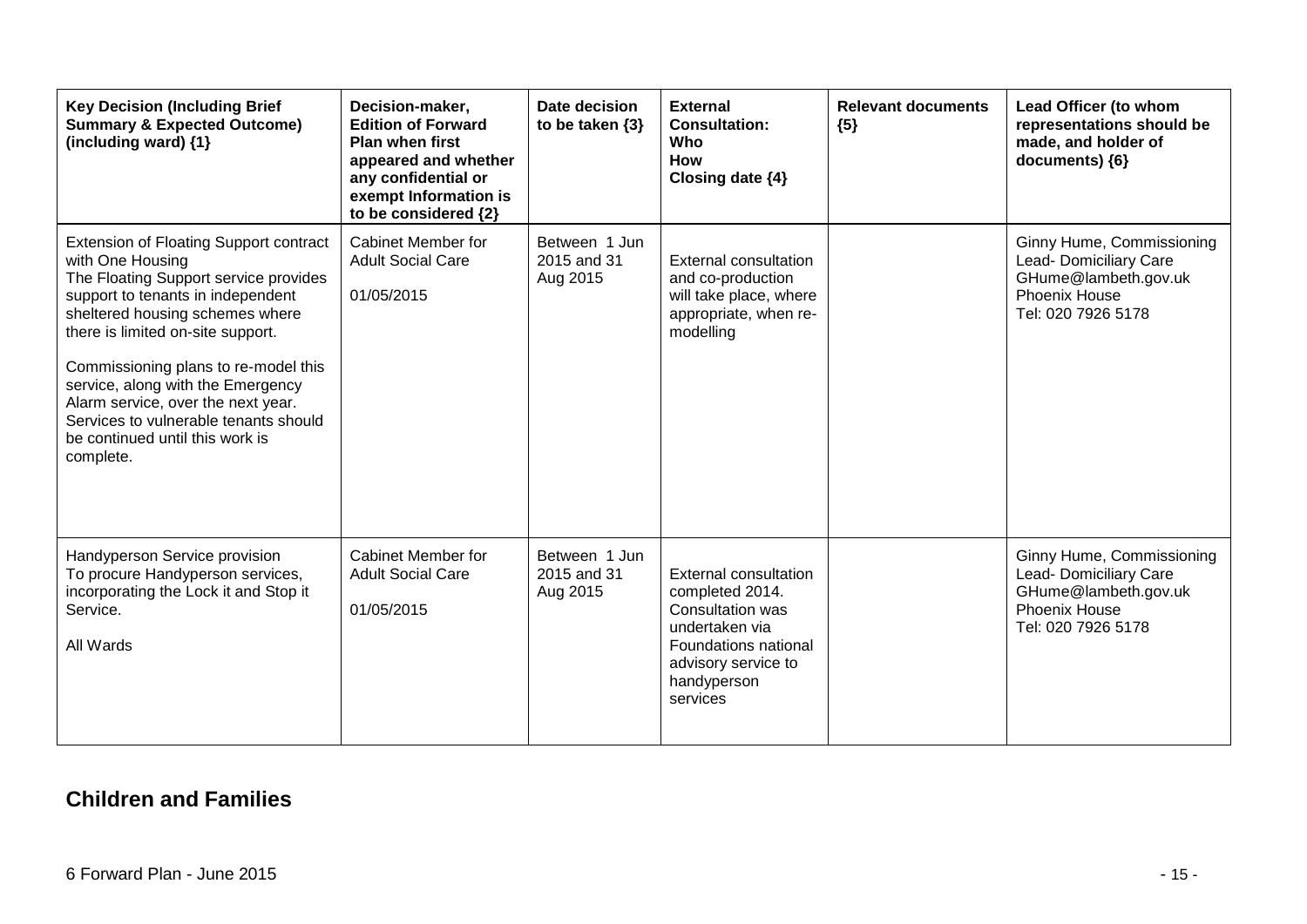| <b>Key Decision (Including Brief</b><br><b>Summary &amp; Expected Outcome)</b><br>(including ward) {1}                                                                                                                                                                                                                                                                                                                                                                                                                                                                                | Decision-maker,<br><b>Edition of Forward</b><br><b>Plan when first</b><br>appeared and whether<br>any confidential or<br>exempt Information is<br>to be considered {2} | Date decision<br>to be taken $\{3\}$      | <b>External</b><br><b>Consultation:</b><br>Who<br><b>How</b><br>Closing date {4}                                                                                                                                                                                                                                                                                                                                                                                                                                                                                                                                                                                                                                                | <b>Relevant documents</b><br>${5}$ | Lead Officer (to whom<br>representations should be<br>made, and holder of<br>documents) {6}                                                      |
|---------------------------------------------------------------------------------------------------------------------------------------------------------------------------------------------------------------------------------------------------------------------------------------------------------------------------------------------------------------------------------------------------------------------------------------------------------------------------------------------------------------------------------------------------------------------------------------|------------------------------------------------------------------------------------------------------------------------------------------------------------------------|-------------------------------------------|---------------------------------------------------------------------------------------------------------------------------------------------------------------------------------------------------------------------------------------------------------------------------------------------------------------------------------------------------------------------------------------------------------------------------------------------------------------------------------------------------------------------------------------------------------------------------------------------------------------------------------------------------------------------------------------------------------------------------------|------------------------------------|--------------------------------------------------------------------------------------------------------------------------------------------------|
| Early Years commissioning -<br>extensions, recommissioning and<br>remodelling<br>The Early Years programme is due to<br>be extended for six months to a total<br>budget of £585K. A decision is<br>required regarding the specifics of this<br>extension - timeframe, budget<br>reductions.<br>It is anticipated that new contracts<br>would begin, dependent on the<br>funding available on the 1st Oct 2015.<br>For this reason, a retendering process<br>would need to commence in April<br>2015.<br>Therefore a decision concerning the<br>opening of a tender is also requested. | Cabinet Member for<br><b>Children and Families</b>                                                                                                                     | Between 12<br>Jun 2015 and<br>11 Sep 2015 | The Early Years outcomes<br>framework is currently being<br>co-produced with parents -<br>both those who attend<br>commissioned services and<br>those who don't. To date, 77<br>parents have been involved in<br>the conversation. These<br>conversations will continue<br>until end April 2015.<br>Children Centre staff, outreach<br>worker and all professionals<br>with an interest in Early Years<br>will input into the framework<br>through a workshop held<br>specifically for them, in March<br>2015.<br>Over the next 12 months, a<br>series of asset mapping<br>events will be held across the<br>Children Centre clusters to<br>identify local resources which<br>are achieving the outcomes<br>from the framework. |                                    | Helen Sharp, Strategic<br><b>Commissioning Manager</b><br>hmsharp@lambeth.gov.uk<br>205 Stockwell Road,<br>LONDON, SW9 9SL<br>Tel: 020 7926 2708 |

# **Environment and Sustainability**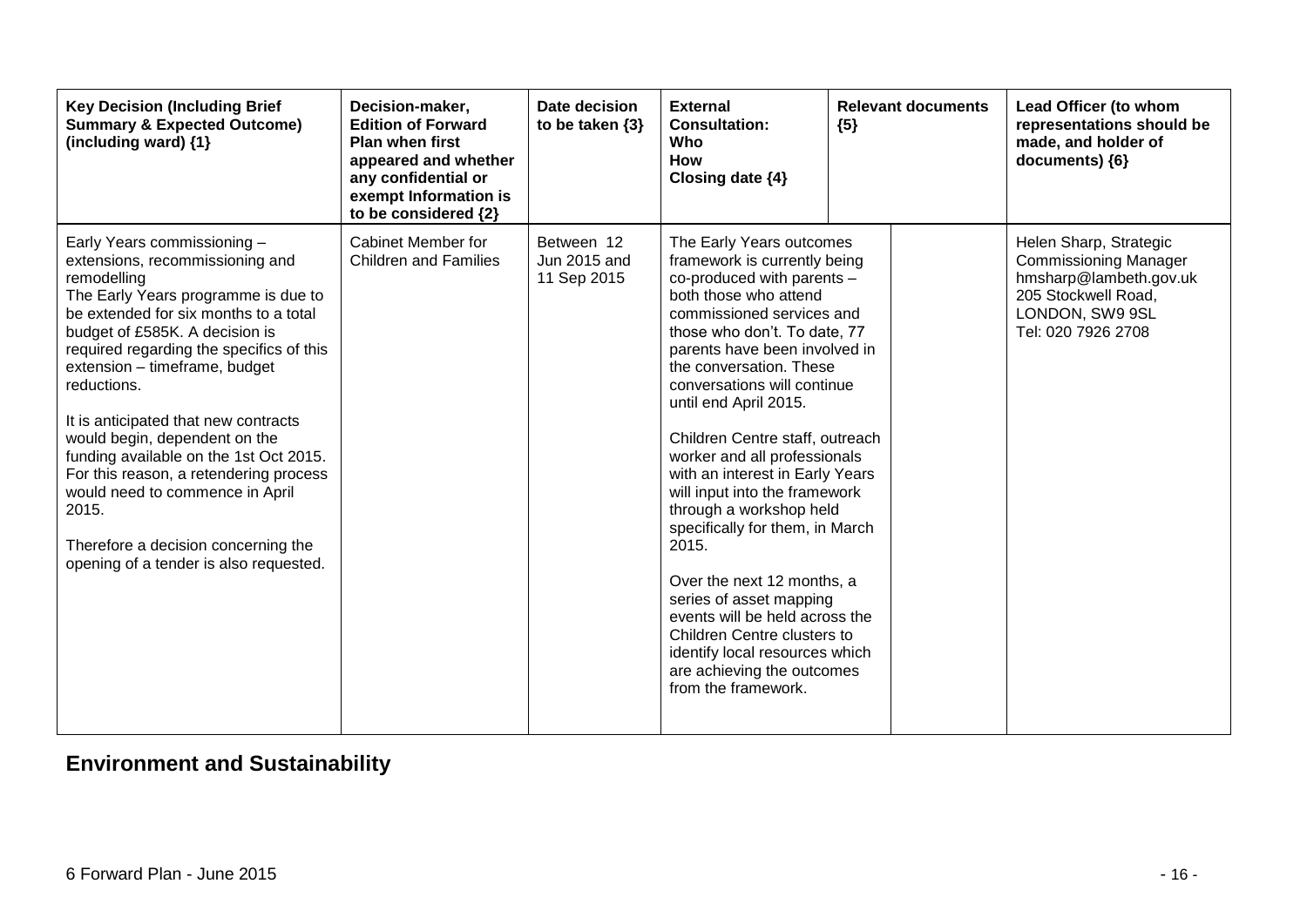| <b>Key Decision (Including Brief</b><br><b>Summary &amp; Expected Outcome)</b><br>(including ward) {1}                                                                                                                                                                                                                                                                                                                                                                                                       | Decision-maker,<br><b>Edition of Forward</b><br><b>Plan when first</b><br>appeared and whether<br>any confidential or<br>exempt Information is<br>to be considered {2} | Date decision<br>to be taken $\{3\}$    | <b>External</b><br><b>Consultation:</b><br><b>Who</b><br><b>How</b><br>Closing date $\{4\}$ | <b>Relevant documents</b><br>${5}$ | Lead Officer (to whom<br>representations should be<br>made, and holder of<br>documents) ${6}$                                                                                                 |
|--------------------------------------------------------------------------------------------------------------------------------------------------------------------------------------------------------------------------------------------------------------------------------------------------------------------------------------------------------------------------------------------------------------------------------------------------------------------------------------------------------------|------------------------------------------------------------------------------------------------------------------------------------------------------------------------|-----------------------------------------|---------------------------------------------------------------------------------------------|------------------------------------|-----------------------------------------------------------------------------------------------------------------------------------------------------------------------------------------------|
| Waste Services - Client and Support<br>Services Options Paper<br>The decision will determine the way<br>support and client functions are<br>provided in conjunction with the<br>existing waste and cleansing services<br>are delivered.<br>The appraisal will asses feasibility of a<br>number of provider models in<br>delivering the councils stated<br>cooperative aspirations and in<br>particular empowering the citizens to<br>take a central role in the governance<br>of the new model.<br>All Wards | Cabinet Member for<br>Environment and<br>Sustainability<br>12 December 2014                                                                                            | Between 5 Jun<br>2015 and 4 Sep<br>2015 |                                                                                             |                                    | Michael C Clarke, Public<br><b>Environment Manager</b><br>mcclarke@lambeth.gov.uk<br>1st Floor, Service Team<br>House, 185-205<br>Shakespeare Road, London,<br>SE24 0PZ<br>Tel: 020 7926 0528 |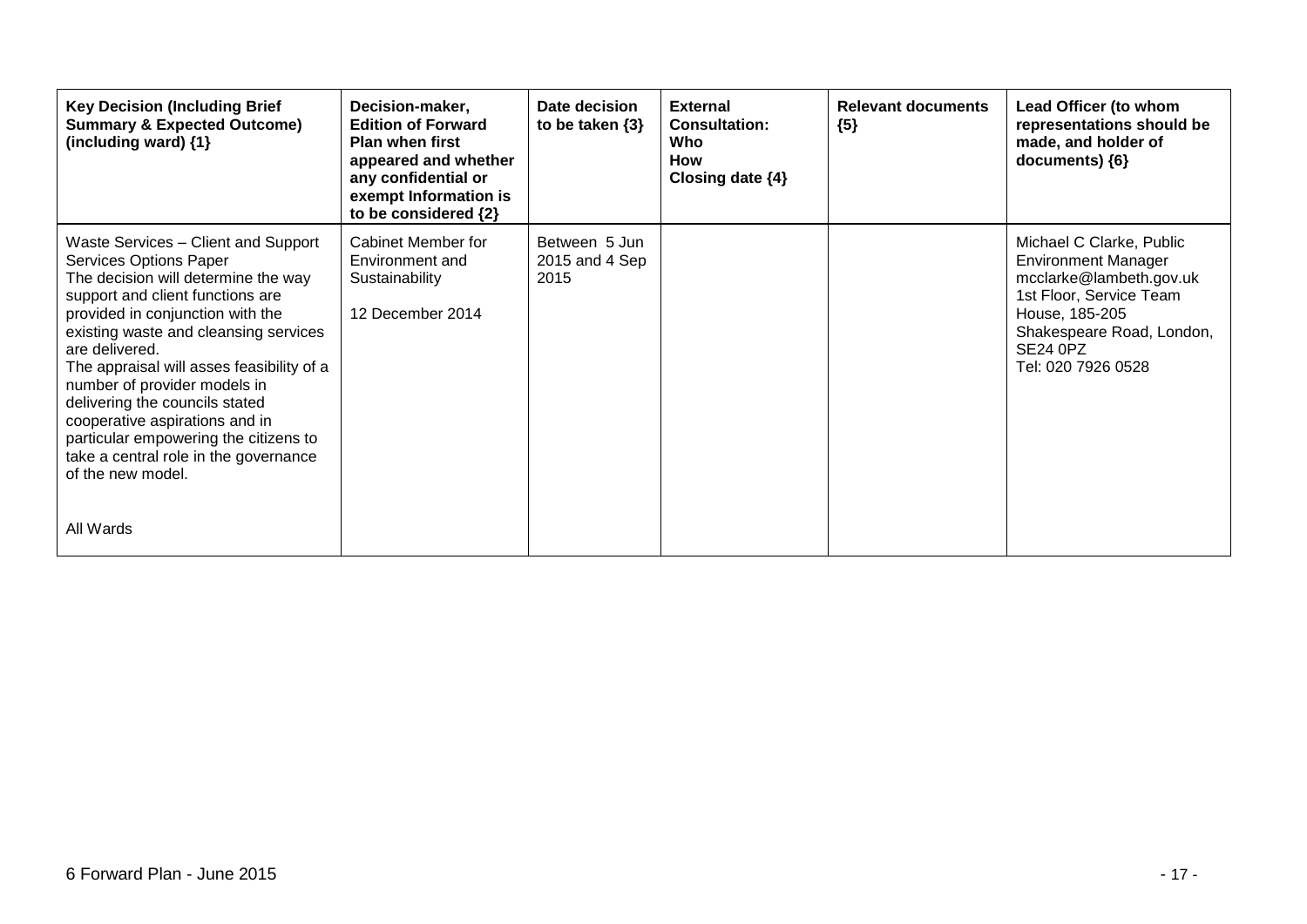| <b>Key Decision (Including Brief</b><br><b>Summary &amp; Expected Outcome)</b><br>(including ward) {1}                                                                                                                                                                                                                                                                                                                                                                                                                                                                                                                                                                                                                                                                                                 | Decision-maker,<br><b>Edition of Forward</b><br><b>Plan when first</b><br>appeared and whether<br>any confidential or<br>exempt Information is<br>to be considered {2} | Date decision<br>to be taken $\{3\}$      | <b>External</b><br><b>Consultation:</b><br>Who<br><b>How</b><br>Closing date {4}                                                                                                             | <b>Relevant documents</b><br>${5}$ | Lead Officer (to whom<br>representations should be<br>made, and holder of<br>documents) {6}                |
|--------------------------------------------------------------------------------------------------------------------------------------------------------------------------------------------------------------------------------------------------------------------------------------------------------------------------------------------------------------------------------------------------------------------------------------------------------------------------------------------------------------------------------------------------------------------------------------------------------------------------------------------------------------------------------------------------------------------------------------------------------------------------------------------------------|------------------------------------------------------------------------------------------------------------------------------------------------------------------------|-------------------------------------------|----------------------------------------------------------------------------------------------------------------------------------------------------------------------------------------------|------------------------------------|------------------------------------------------------------------------------------------------------------|
| <b>Brixton Depots Rationalisation -</b><br><b>Procurement of Construction Works</b><br>This report aims for the procurement<br>board to grant approval for the<br>Somerleyton Road project team to<br>undertake a competitive tender, with<br>the assistance of Veolia, for a<br>contractor to undertake the<br>construction works of the<br>rationalisation of the Brixton depots<br>which involves the reconfiguration of<br>Shakespeare Road depot and<br>Mahatma Ghandi depot in order to<br>accommodate the facilities being<br>relocated from the Angela Davis and<br>(potentially) Wanless Road depots.<br>Approval is also being requested to<br>procure a contractor for the demolition<br>works of Angela Davis depot once its<br>facilities have been relocated.<br>Coldharbour; Herne Hill | Cabinet Member for<br>Environment and<br>Sustainability                                                                                                                | Between 23<br>Mar 2015 and<br>22 Jun 2015 | During the planning<br>application process<br>consultations will be<br>undertaken with the<br>public and<br>surrounding<br>communities.<br>Consultation with<br>ward councillors<br>ongoing. |                                    | Neil Vokes, Regeneration<br>Project Manager (Housing)<br>nvokes@lambeth.gov.uk<br>1st floor, Phoenix House |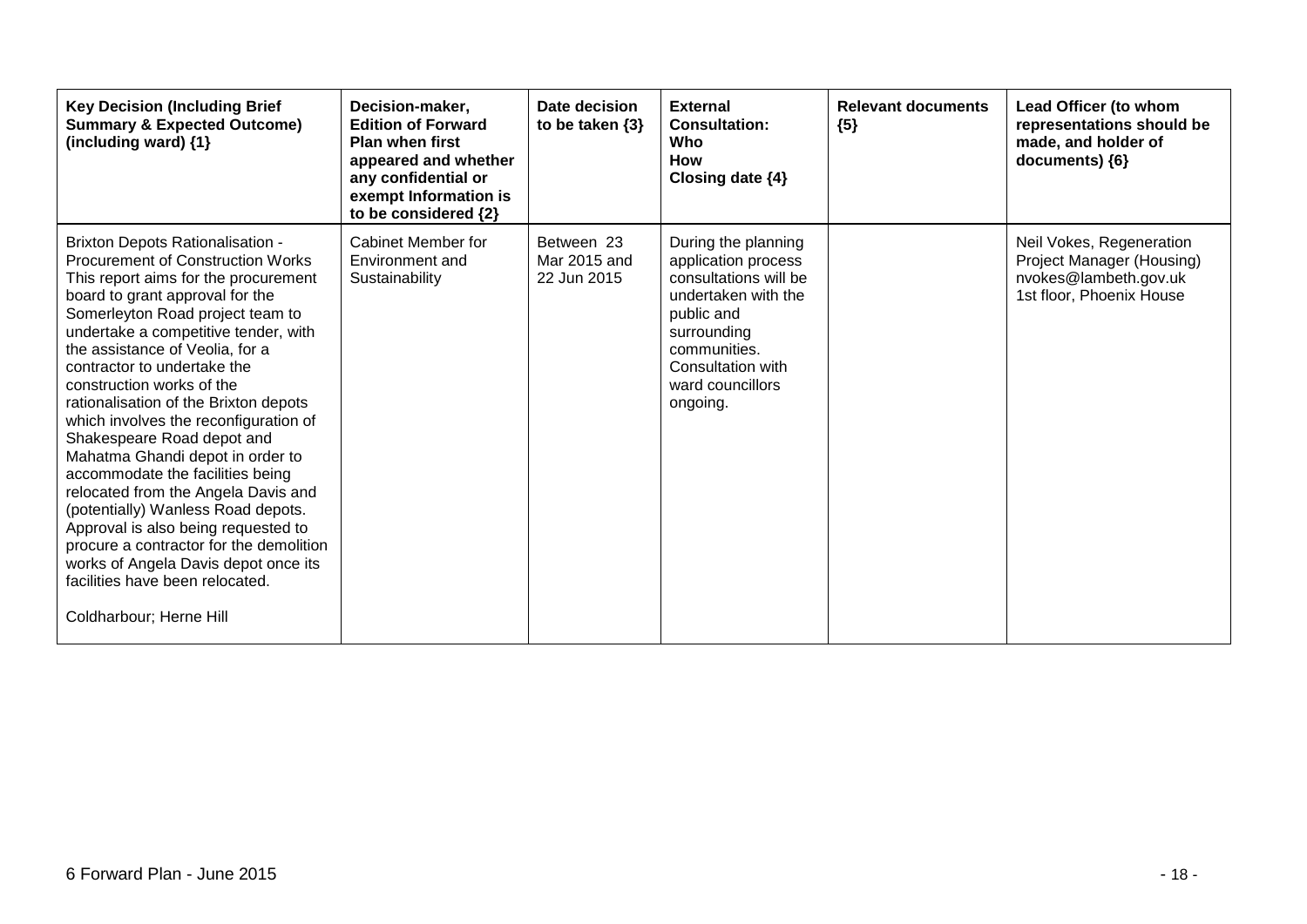| <b>Key Decision (Including Brief</b><br><b>Summary &amp; Expected Outcome)</b><br>(including ward) {1}                                                                                                                                                                                                                                                       | Decision-maker,<br><b>Edition of Forward</b><br><b>Plan when first</b><br>appeared and whether<br>any confidential or<br>exempt Information is<br>to be considered {2} | Date decision<br>to be taken $\{3\}$      | <b>External</b><br><b>Consultation:</b><br>Who<br><b>How</b><br>Closing date {4}                                                                                                                                                                                                                                                                              | <b>Relevant documents</b><br>${5}$ | Lead Officer (to whom<br>representations should be<br>made, and holder of<br>documents) {6}                     |
|--------------------------------------------------------------------------------------------------------------------------------------------------------------------------------------------------------------------------------------------------------------------------------------------------------------------------------------------------------------|------------------------------------------------------------------------------------------------------------------------------------------------------------------------|-------------------------------------------|---------------------------------------------------------------------------------------------------------------------------------------------------------------------------------------------------------------------------------------------------------------------------------------------------------------------------------------------------------------|------------------------------------|-----------------------------------------------------------------------------------------------------------------|
| Experimental Road closures in<br>Loughborough Junction and Myatt's<br><b>Field Neighbourhoods</b><br>The proposed road closures have<br>been designed to facilitate the creation<br>of a meaningful town centre in the<br>heart of Loughborough Junction and<br>reduce the through traffic from using<br>the wider area.<br>Coldharbour; Herne Hill; Vassall | Cabinet Member for<br>Environment and<br>Sustainability<br>06.02.15                                                                                                    | Between 18<br>May 2015 and<br>17 Aug 2015 | Residents and ward<br>councillors<br>The proposed<br>closures were subject<br>of an informal public<br>consultation in<br>September/October<br>2014 and were<br>supported by over<br>65% of residents. On<br>the commencement<br>of the Experimental<br><b>Traffic Management</b><br>Order (TMO) the<br>statutory six month<br>consultation will<br>commence. |                                    | George Wright, Project<br>Manager<br>gwright@lambeth.gov.uk<br>1st floor, Blue Star House<br>Tel: 020 7926 0728 |
| Electric Avenue Public Space<br>Improvements<br>To approve improvements to the<br>public realm of Electric Avenue and<br>provide improved facilities for the<br>street market traders and visitors to<br>the market.<br>Coldharbour                                                                                                                          | <b>Cabinet Member for</b><br>Environment and<br>Sustainability                                                                                                         | Between 6 Jul<br>2015 and 5 Oct<br>2015   | Initial consultation in<br>$2013/14$ as part of<br><b>Brixton Public Realm</b><br>Study. Further<br>consultation in June.<br>Designs co-produce<br>with the Brixton<br><b>Market Traders</b><br>Federation and the<br><b>Brixton Society.</b>                                                                                                                 |                                    | George Wright, Project<br>Manager<br>gwright@lambeth.gov.uk<br>1st floor, Blue Star House<br>Tel: 020 7926 0728 |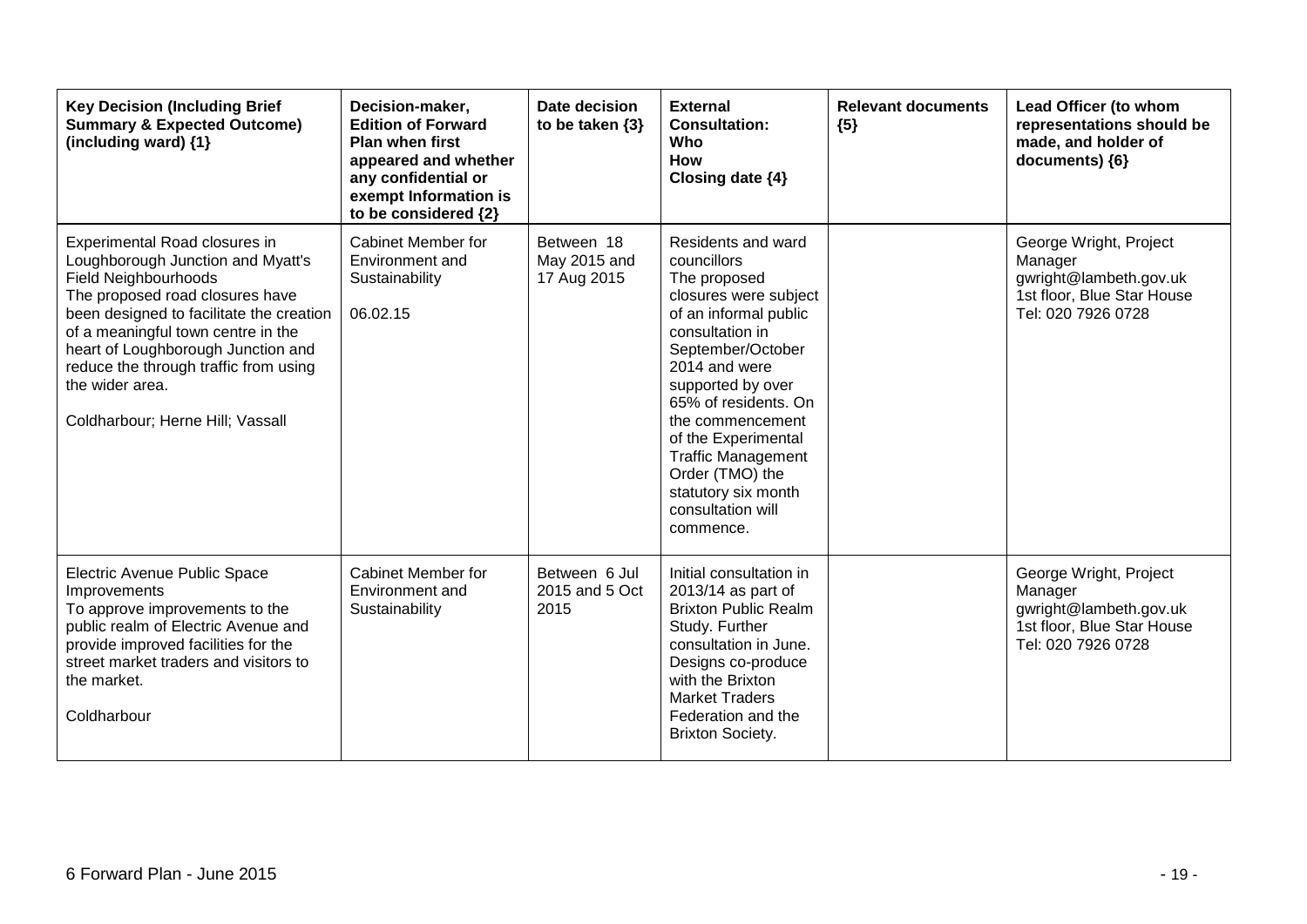| <b>Key Decision (Including Brief</b><br><b>Summary &amp; Expected Outcome)</b><br>(including ward) {1}                                                                                            | Decision-maker,<br><b>Edition of Forward</b><br><b>Plan when first</b><br>appeared and whether<br>any confidential or<br>exempt Information is<br>to be considered {2} | Date decision<br>to be taken $\{3\}$    | <b>External</b><br><b>Consultation:</b><br>Who<br>How<br>Closing date $\{4\}$                                                                               | <b>Relevant documents</b><br>${5}$ | Lead Officer (to whom<br>representations should be<br>made, and holder of<br>documents) {6} |
|---------------------------------------------------------------------------------------------------------------------------------------------------------------------------------------------------|------------------------------------------------------------------------------------------------------------------------------------------------------------------------|-----------------------------------------|-------------------------------------------------------------------------------------------------------------------------------------------------------------|------------------------------------|---------------------------------------------------------------------------------------------|
| Introduction of Borough Wide 20mph<br><b>Speed Limit</b><br>To approve the introduction of a<br>borough-wide 20mph speed limit to<br>encourage walking and cycling and to<br>improve road safety. | Cabinet Member for<br>Environment and<br>Sustainability                                                                                                                | Between 6 Jul<br>2015 and 5 Oct<br>2015 | A formal consultation<br>will be undertaken<br>between September<br>to October 2015 as<br>part of the Traffic<br><b>Management Order</b><br>making process. |                                    | Naveed Hussain                                                                              |
| All Wards                                                                                                                                                                                         |                                                                                                                                                                        |                                         |                                                                                                                                                             |                                    |                                                                                             |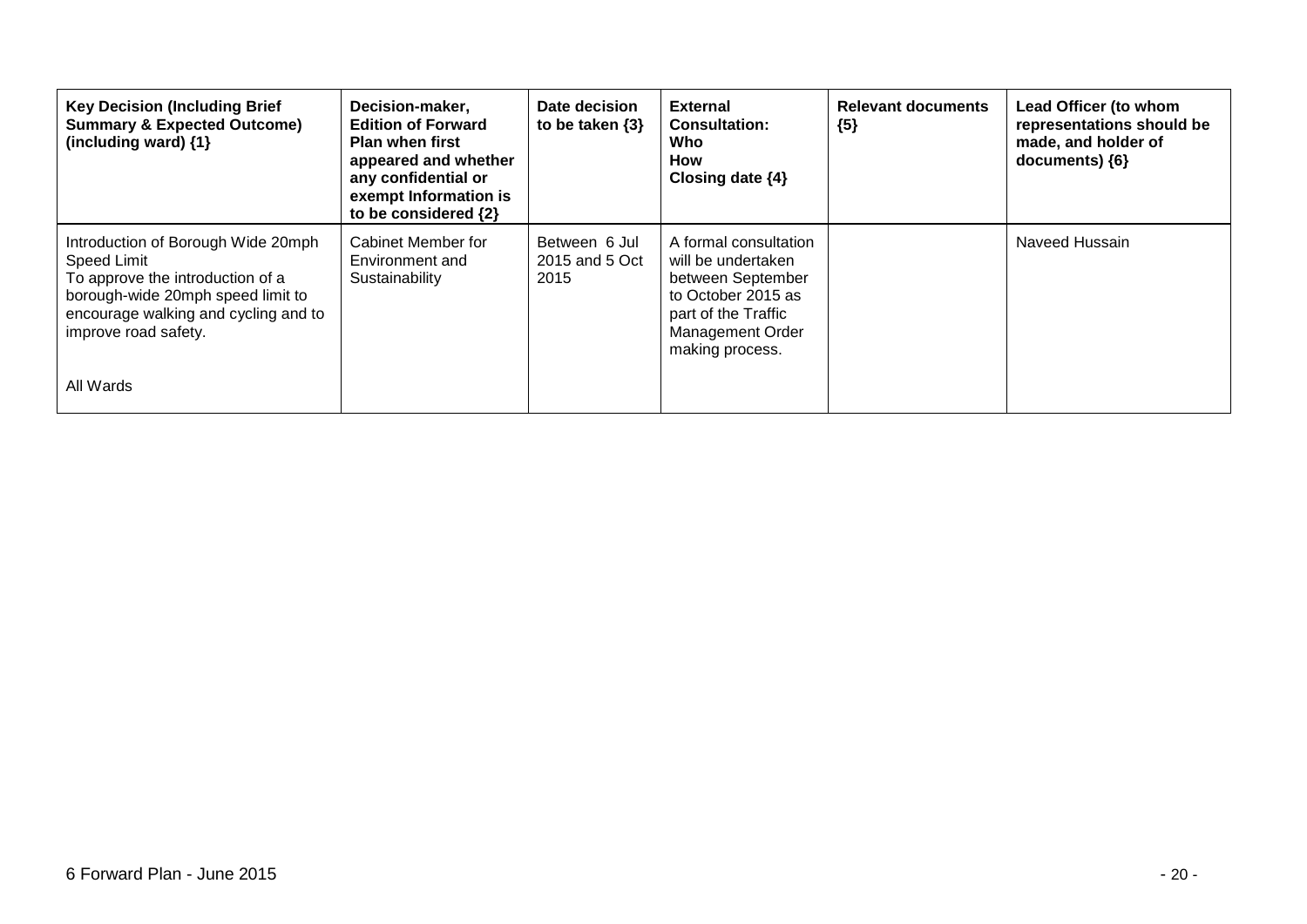| Decision-maker,<br><b>Key Decision (Including Brief</b><br><b>Summary &amp; Expected Outcome)</b><br><b>Edition of Forward</b><br><b>Plan when first</b><br>(including ward) $\{1\}$<br>appeared and whether<br>any confidential or<br>exempt Information is<br>to be considered $\{2\}$ | Date decision<br>to be taken $\{3\}$ | <b>External</b><br><b>Consultation:</b><br>Who<br>How<br>Closing date $\{4\}$ | <b>Relevant documents</b><br>${5}$ | Lead Officer (to whom<br>representations should be<br>made, and holder of<br>documents) ${6}$ |
|------------------------------------------------------------------------------------------------------------------------------------------------------------------------------------------------------------------------------------------------------------------------------------------|--------------------------------------|-------------------------------------------------------------------------------|------------------------------------|-----------------------------------------------------------------------------------------------|
|------------------------------------------------------------------------------------------------------------------------------------------------------------------------------------------------------------------------------------------------------------------------------------------|--------------------------------------|-------------------------------------------------------------------------------|------------------------------------|-----------------------------------------------------------------------------------------------|

## **Health and Wellbeing**

| Transfer of 2013/14 funding from NHS<br>to Lambeth<br>Transfer of funding via s256 for<br>2013/14 from NHS England to London<br>Borough of Lambeth<br>All Wards   | Cabinet Member for<br>Health and Wellbeing<br>7 February 2014 | Between 23<br>Mar 2015 and<br>22 Jun 2015 | Engagement with<br>LINk/ HealthWatch<br>roundtables, CCG<br>engagement on<br>planning and the BIG<br>Lambeth Health<br>Debate, SLIC<br>Citizens' panel work<br>and Lambeth Living<br>Well Collaborative<br>co-productive work<br>on mental health.<br>This work is ongoing<br>and developing. |                                                                                                                           |
|-------------------------------------------------------------------------------------------------------------------------------------------------------------------|---------------------------------------------------------------|-------------------------------------------|-----------------------------------------------------------------------------------------------------------------------------------------------------------------------------------------------------------------------------------------------------------------------------------------------|---------------------------------------------------------------------------------------------------------------------------|
| Mental Health Accommodation and<br>Community Support contract.<br>Extension of the Mental Health<br>Accommodation and Community<br>Support contract.<br>All Wards | Cabinet Member for<br>Health and Wellbeing<br>16.05.14        | Between 23<br>Mar 2015 and<br>22 Jun 2015 |                                                                                                                                                                                                                                                                                               | Denis O'Rourke, Assistant<br>Director Integrated<br>Commissioning - Adult<br><b>Mental Health</b><br>denisorourke@nhs.net |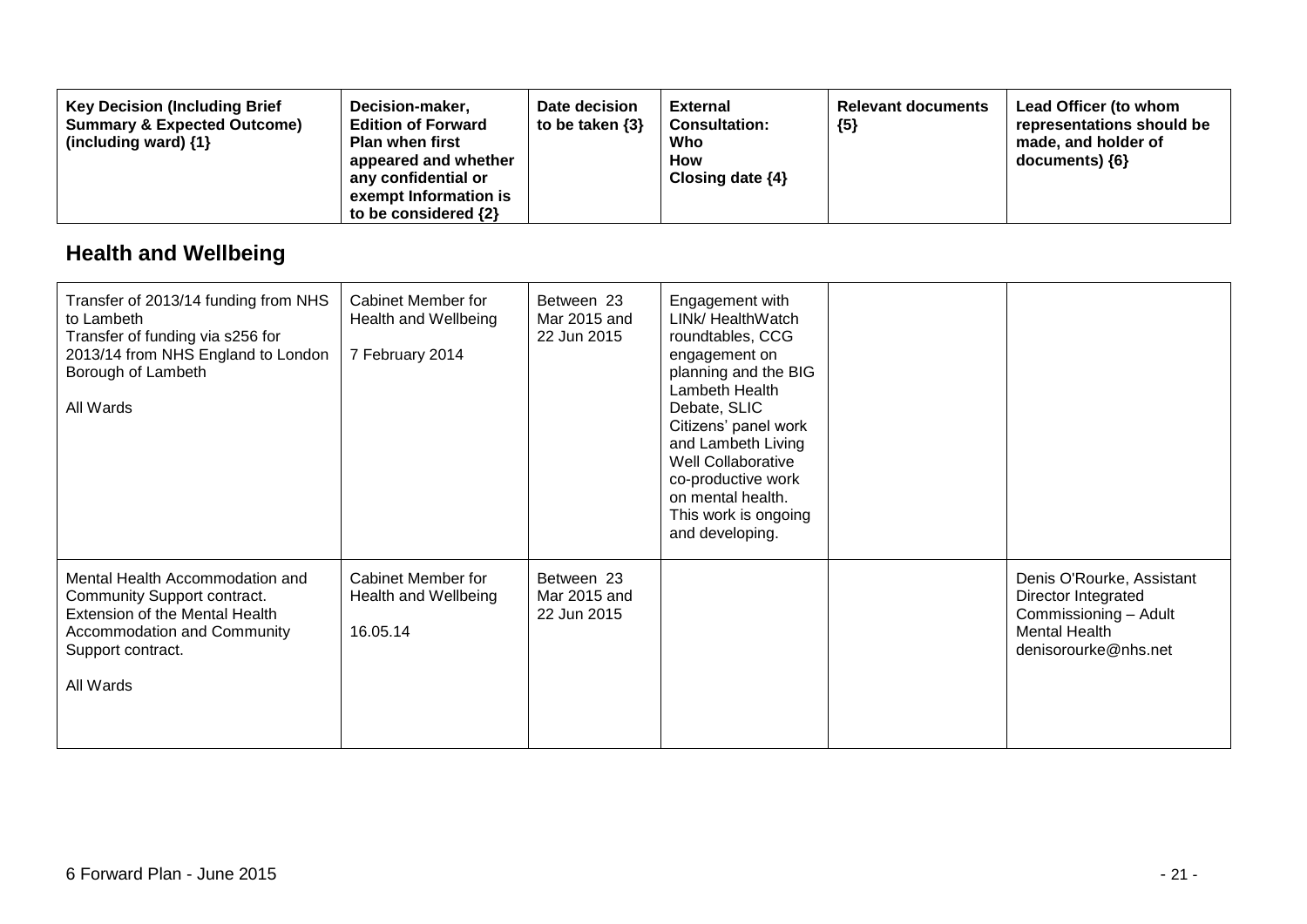| <b>Key Decision (Including Brief</b><br><b>Summary &amp; Expected Outcome)</b><br>(including ward) $\{1\}$                                                                                                                                                                                                                                                                                                                                                                                                     | Decision-maker,<br><b>Edition of Forward</b><br><b>Plan when first</b><br>appeared and whether<br>any confidential or<br>exempt Information is<br>to be considered {2} | Date decision<br>to be taken $\{3\}$      | <b>External</b><br><b>Consultation:</b><br>Who<br><b>How</b><br>Closing date {4}                                                                                                                                                                                                                                              | <b>Relevant documents</b><br>${5}$ | Lead Officer (to whom<br>representations should be<br>made, and holder of<br>documents) {6} |
|----------------------------------------------------------------------------------------------------------------------------------------------------------------------------------------------------------------------------------------------------------------------------------------------------------------------------------------------------------------------------------------------------------------------------------------------------------------------------------------------------------------|------------------------------------------------------------------------------------------------------------------------------------------------------------------------|-------------------------------------------|-------------------------------------------------------------------------------------------------------------------------------------------------------------------------------------------------------------------------------------------------------------------------------------------------------------------------------|------------------------------------|---------------------------------------------------------------------------------------------|
| <b>Better Care Fund</b><br>To finalise and agree the approach to<br>developing the Better Care Fund for<br>Lambeth for 2014-16<br>All Wards                                                                                                                                                                                                                                                                                                                                                                    | <b>Cabinet Member for</b><br><b>Health and Wellbeing</b><br>7 February 2014                                                                                            | Between 23<br>Mar 2015 and<br>22 Jun 2015 | Engagement with<br>LINk/ HealthWatch<br>roundtables, CCG<br>engagement on<br>planning and the BIG<br>Lambeth Health<br>Debate, SLIC<br>Citizens' panel work<br>and Lambeth Living<br>Well Collaborative<br>co-productive work<br>on mental health.<br>This work is ongoing<br>and developing.                                 |                                    | Moira McGrath, Director of<br><b>Integrated Commissioning</b><br>moira.mcgrath@nhs.net      |
| Extension to pilot level 3 specialist<br>weight management service for<br>children<br>Decision to extend the above contract<br>for 2 years. This contract is part of a<br>healthy weight programme that was<br>set up as a pilot following a tender that<br>was carried out in 2011. The pilot will<br>be evaluated over the next year and a<br>tender will be carried out again in<br>2016 (for the full healthy weight<br>programme) following analysis of the<br>findings from the evaluation.<br>All Wards | <b>Cabinet Member for</b><br>Health and Wellbeing<br>13 June 2014                                                                                                      | Between 23<br>Mar 2015 and<br>22 Jun 2015 | Qualitative data is<br>being captured<br>through the<br>evaluation.<br>Programme<br>participants provide<br>feedback following<br>their involvement.<br>Relevant<br>professionals and<br>stakeholders will be<br>consulted during the<br>evaluation and during<br>the tender process<br>which will be carried<br>out in 2016. |                                    | <b>Candice Clark</b><br>candiceclark@nhs.net                                                |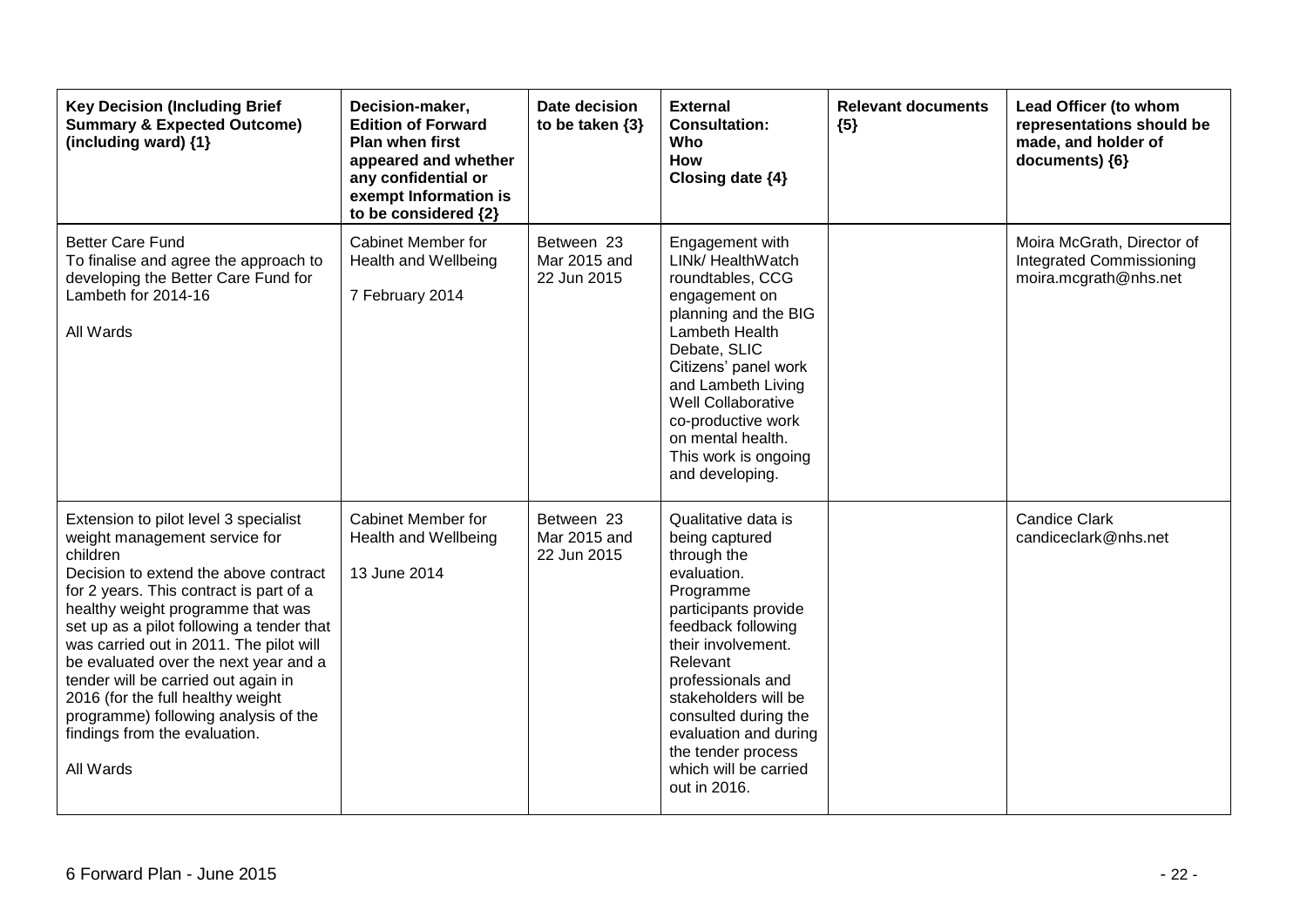| <b>Key Decision (Including Brief</b><br><b>Summary &amp; Expected Outcome)</b><br>(including ward) {1}                                                                                                                                                                            | Decision-maker,<br><b>Edition of Forward</b><br><b>Plan when first</b><br>appeared and whether<br>any confidential or<br>exempt Information is<br>to be considered {2} | Date decision<br>to be taken $\{3\}$      | <b>External</b><br><b>Consultation:</b><br>Who<br><b>How</b><br>Closing date $\{4\}$ | <b>Relevant documents</b><br>${5}$ | Lead Officer (to whom<br>representations should be<br>made, and holder of<br>documents) {6} |
|-----------------------------------------------------------------------------------------------------------------------------------------------------------------------------------------------------------------------------------------------------------------------------------|------------------------------------------------------------------------------------------------------------------------------------------------------------------------|-------------------------------------------|--------------------------------------------------------------------------------------|------------------------------------|---------------------------------------------------------------------------------------------|
| Mental health long-term supported<br>housing - patch A<br>2-year contract extension to start on<br>30/1/15 and run until 29/1/17. This<br>Social Inclusion (SP) service will be<br>provided by Family Mosaic.<br>Bishop's; Clapham Town; Ferndale;<br>Larkhall; Prince's          | Cabinet Member for<br>Health and Wellbeing<br>12/12/2014                                                                                                               | Between 23<br>Mar 2015 and<br>22 Jun 2015 |                                                                                      |                                    | Karen Clarke<br>KClarke1@lambeth.gov.uk                                                     |
| Mental health long-term supported<br>housing – patch B<br>2-year contract extension to start on<br>30/1/15 and run until 29/1/17. This<br>Social Inclusion (SP) service will be<br>provided by Look Ahead<br>Coldharbour; Gipsy Hill; Herne Hill;<br>Streatham Hill; Thurlow Park | Cabinet Member for<br>Health and Wellbeing<br>12/12/15                                                                                                                 | Between 23<br>Mar 2015 and<br>22 Jun 2015 |                                                                                      |                                    | Karen Clarke<br>KClarke1@lambeth.gov.uk                                                     |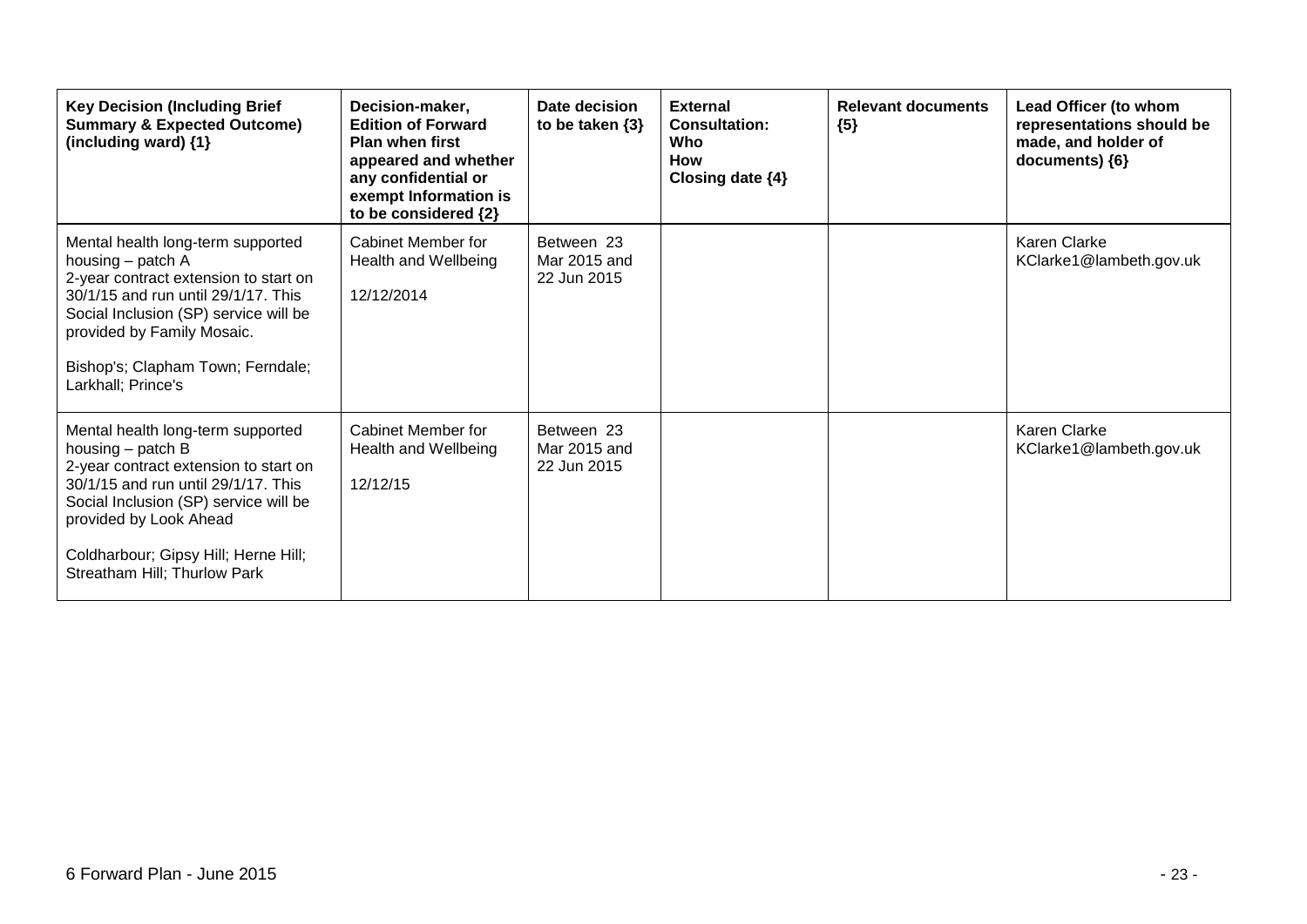| <b>Key Decision (Including Brief</b><br><b>Summary &amp; Expected Outcome)</b><br>(including ward) {1}                                                                                                                                                                                                                                                                                                                                                                                                                                                                                                          | Decision-maker,<br><b>Edition of Forward</b><br><b>Plan when first</b><br>appeared and whether<br>any confidential or<br>exempt Information is<br>to be considered {2} | Date decision<br>to be taken $\{3\}$      | <b>External</b><br><b>Consultation:</b><br>Who<br><b>How</b><br>Closing date {4}                                                                                                                                                                                         | <b>Relevant documents</b><br>${5}$ | Lead Officer (to whom<br>representations should be<br>made, and holder of<br>documents) {6}                                                         |
|-----------------------------------------------------------------------------------------------------------------------------------------------------------------------------------------------------------------------------------------------------------------------------------------------------------------------------------------------------------------------------------------------------------------------------------------------------------------------------------------------------------------------------------------------------------------------------------------------------------------|------------------------------------------------------------------------------------------------------------------------------------------------------------------------|-------------------------------------------|--------------------------------------------------------------------------------------------------------------------------------------------------------------------------------------------------------------------------------------------------------------------------|------------------------------------|-----------------------------------------------------------------------------------------------------------------------------------------------------|
| Recommissioning Healthchecks<br>Healthchecks is a health screening<br>initiative for people aged 45-74 who<br>are not already diagnosed with a<br>cardio-vascular disease or diabetes.<br>Currently GPs and pharmacies offer<br>the service, and GSTT are<br>commissioned to provide a specialist<br>service to hard to reach communities.<br>The proposed decision is $-$ in<br>partnership with Southwark - to<br>recommission the healthchecks<br>provided by community services into a<br>cluster configuration, and to retender<br>the specialist service. Southwark will<br>lead the procurement process. | <b>Cabinet Member for</b><br><b>Health and Wellbeing</b>                                                                                                               | Between 23<br>Mar 2015 and<br>22 Jun 2015 | Via Community<br><b>Wellbeing Outcomes</b><br>panel                                                                                                                                                                                                                      |                                    | Elizabeth Clowes, Assistant<br>Director for Strategy &<br>Commissioning<br>eclowes@lambeth.gov.uk<br>3rd Floor, Phoenix House<br>Tel: 020 7926 4781 |
| <b>Cyrenians Contract Extension</b><br>Report proposes a 2 year contract<br>extension for the personalised<br>supported accommodation contract<br>provided by Cyrenians Ltd.                                                                                                                                                                                                                                                                                                                                                                                                                                    | Cabinet Member for<br><b>Health and Wellbeing</b>                                                                                                                      | Between 11<br>May 2015 and<br>10 Aug 2015 | This service was<br>commissioned in<br>collaboration with<br>NHS Lambeth, so a<br>number of<br>commissioners and<br>other specialist staff<br>with relevant<br>expertise have been<br>consulted on this. As<br>well as this an<br>independent review<br>was carried out. |                                    | Brent Withers, Strategy and<br><b>Commissioning Manager</b><br>Bwithers@lambeth.gov.uk<br><b>Phoenix House</b><br>Tel: 020 7926 7513                |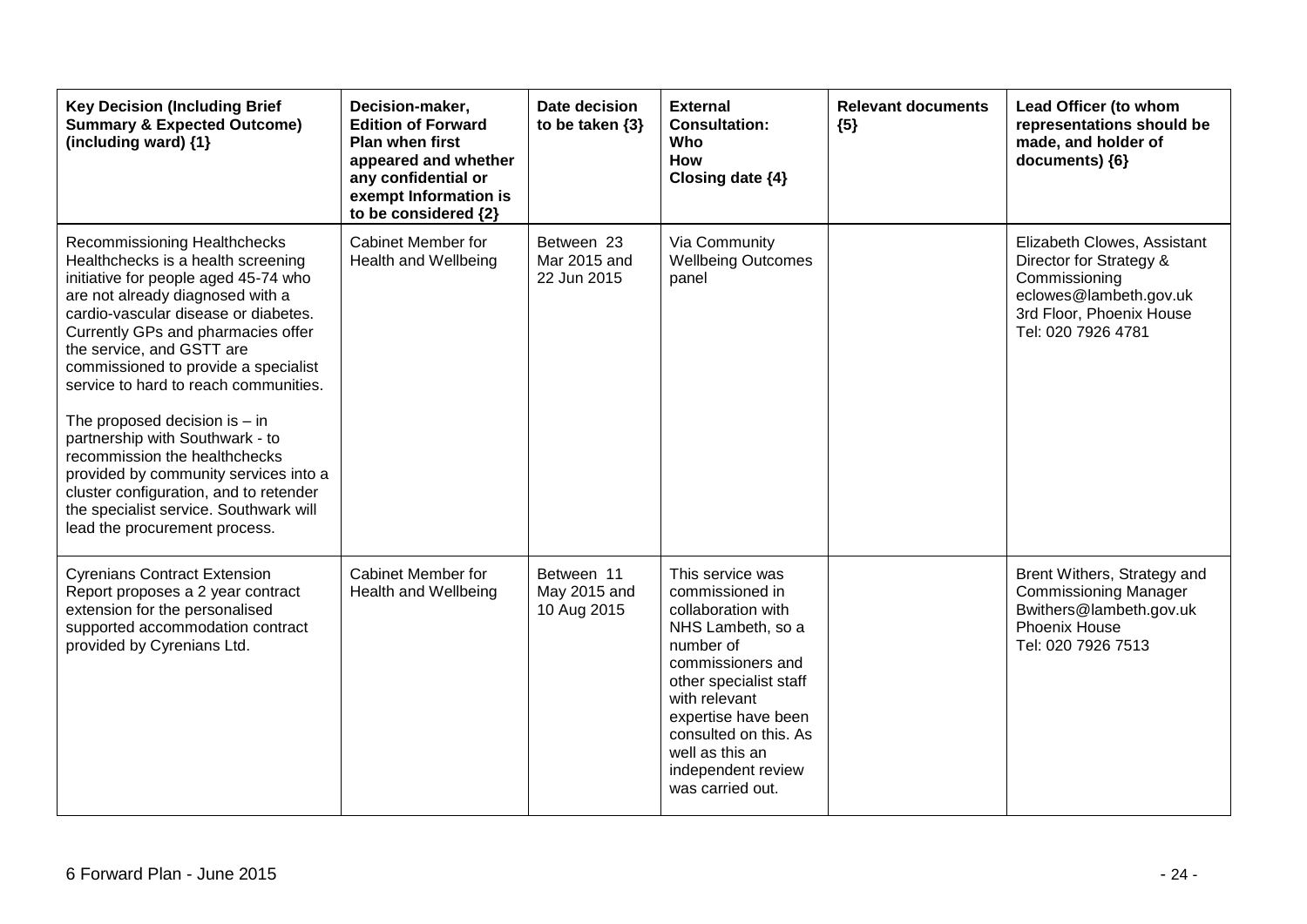| <b>Key Decision (Including Brief</b><br><b>Summary &amp; Expected Outcome)</b><br>(including ward) {1}                                                                                                                                                                                                                                                                                                                                                   | Decision-maker,<br><b>Edition of Forward</b><br><b>Plan when first</b><br>appeared and whether<br>any confidential or<br>exempt Information is<br>to be considered {2} | Date decision<br>to be taken $\{3\}$      | <b>External</b><br><b>Consultation:</b><br>Who<br>How<br>Closing date $\{4\}$ | <b>Relevant documents</b><br>${5}$ | Lead Officer (to whom<br>representations should be<br>made, and holder of<br>documents) ${6}$                                          |
|----------------------------------------------------------------------------------------------------------------------------------------------------------------------------------------------------------------------------------------------------------------------------------------------------------------------------------------------------------------------------------------------------------------------------------------------------------|------------------------------------------------------------------------------------------------------------------------------------------------------------------------|-------------------------------------------|-------------------------------------------------------------------------------|------------------------------------|----------------------------------------------------------------------------------------------------------------------------------------|
| Contracting for Genito-Urinary<br>Medicine<br>Lambeth has operated collaboratively<br>with 24 other boroughs to have a<br>common approach to contracting for<br>GUM services across London, A<br>single contract template has been<br>developed, and each host borough for<br>each acute trust providing GUM<br>services will hold a contract, with the<br>other boroughs as party to that<br>contract and responsible for their own<br>financial flows. | Cabinet Member for<br>Health and Wellbeing                                                                                                                             | Between 11<br>May 2015 and<br>10 Aug 2015 |                                                                               |                                    | Michelle Binfield, Strategic<br><b>Commissioning Manager</b><br>mbinfield@lambeth.gov.uk<br><b>Phoenix House</b><br>Tel: 020 7926 4610 |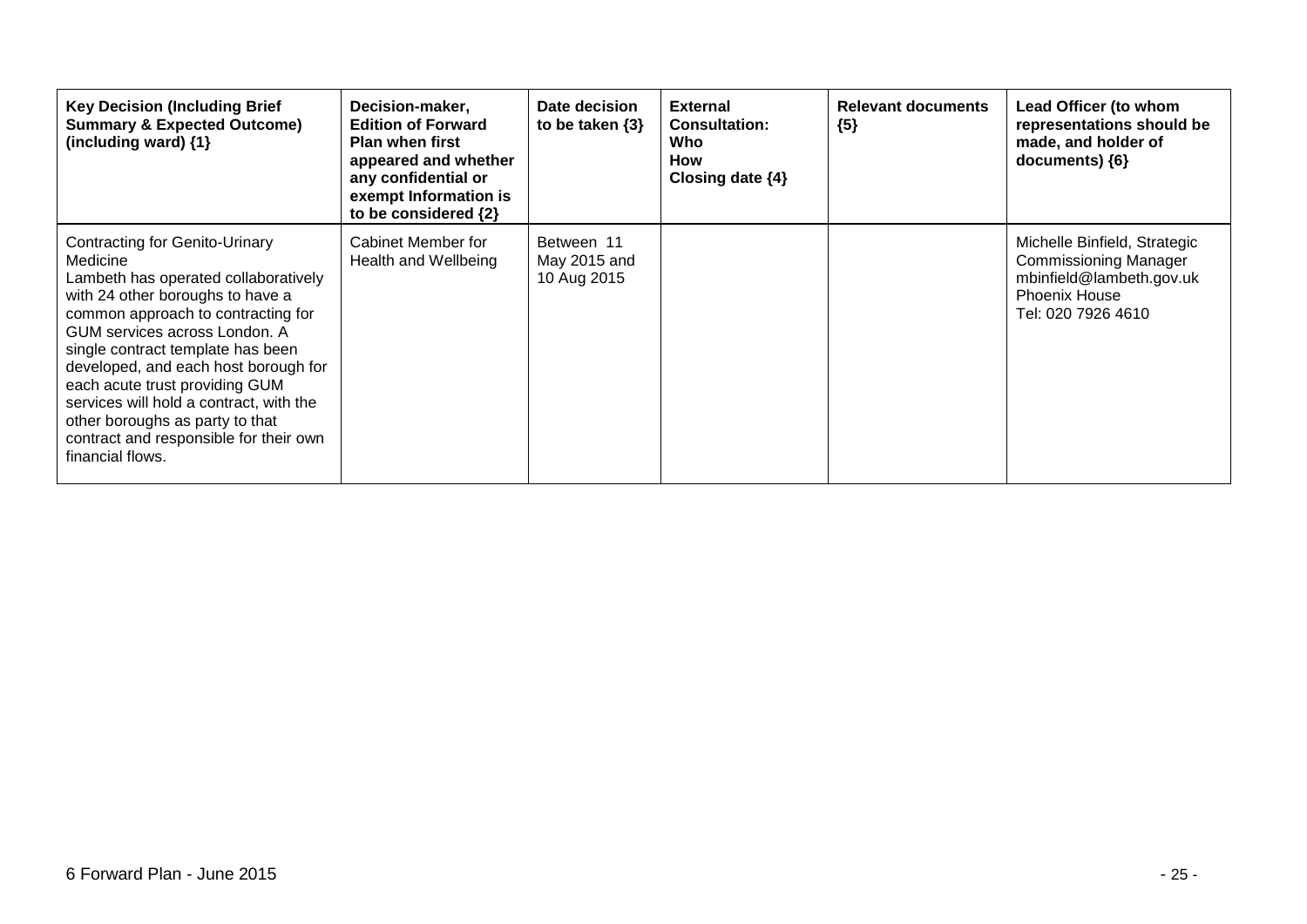| <b>Key Decision (Including Brief</b><br>Decision-maker,<br><b>Edition of Forward</b><br><b>Summary &amp; Expected Outcome)</b><br><b>Plan when first</b><br>(including ward) $\{1\}$<br>appeared and whether<br>any confidential or<br>exempt Information is<br>to be considered $\{2\}$ | Date decision<br>to be taken $\{3\}$ | <b>External</b><br><b>Consultation:</b><br>Who<br>How<br>Closing date $\{4\}$ | <b>Relevant documents</b><br>${5}$ | Lead Officer (to whom<br>representations should be<br>made, and holder of<br>$documents)$ {6} |
|------------------------------------------------------------------------------------------------------------------------------------------------------------------------------------------------------------------------------------------------------------------------------------------|--------------------------------------|-------------------------------------------------------------------------------|------------------------------------|-----------------------------------------------------------------------------------------------|
|------------------------------------------------------------------------------------------------------------------------------------------------------------------------------------------------------------------------------------------------------------------------------------------|--------------------------------------|-------------------------------------------------------------------------------|------------------------------------|-----------------------------------------------------------------------------------------------|

# **Housing**

| <b>Tender Approval for Building Services</b><br>Engineer Duties through Lewisham<br>Framework (Lot 7a)<br>Lambeth Living Ltd secures Building<br>Services Engineer Duties as part of<br>the Arm's Length Management<br>Organisation (ALMO) management<br>agreement to provide sufficiency of<br>skills, resources and expertise to<br>undertake a range of construction<br>related projects.<br>Approval is sought to award the<br>contract for this service across the<br>borough for the proposed remaining<br>programme.<br>All Wards | Cabinet Member for<br>Housing | Between 23<br>Mar 2015 and<br>22 Jun 2015 | Utilising an already<br>established<br>framework via<br>Lewisham enables<br>Lambeth to meet its<br>statutory<br>requirements for<br>health and safety<br>related works, as well<br>as the option of<br>accessing other<br>Construction related<br>professional services<br>as and when it's<br>required for LHS<br>prioritised works | Abigail Acosta, Strategic<br><b>Contract Management</b><br><b>Procurement Officer</b><br>AAcosta@lambeth.gov.uk |
|------------------------------------------------------------------------------------------------------------------------------------------------------------------------------------------------------------------------------------------------------------------------------------------------------------------------------------------------------------------------------------------------------------------------------------------------------------------------------------------------------------------------------------------|-------------------------------|-------------------------------------------|--------------------------------------------------------------------------------------------------------------------------------------------------------------------------------------------------------------------------------------------------------------------------------------------------------------------------------------|-----------------------------------------------------------------------------------------------------------------|
|                                                                                                                                                                                                                                                                                                                                                                                                                                                                                                                                          |                               |                                           |                                                                                                                                                                                                                                                                                                                                      |                                                                                                                 |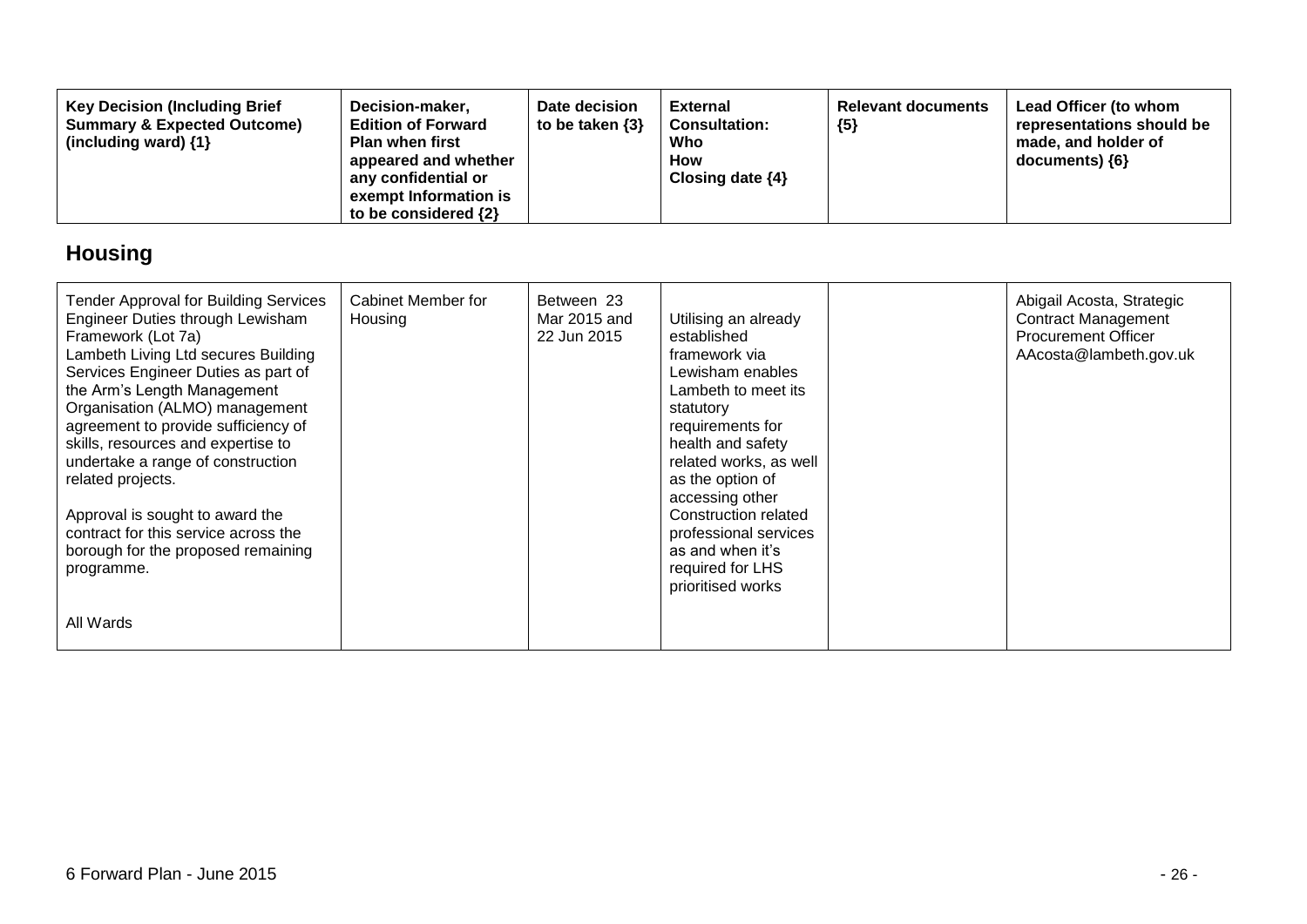| <b>Key Decision (Including Brief</b><br><b>Summary &amp; Expected Outcome)</b><br>(including ward) $\{1\}$                                                                                                                                                                                                                    | Decision-maker,<br><b>Edition of Forward</b><br><b>Plan when first</b><br>appeared and whether<br>any confidential or<br>exempt Information is<br>to be considered {2} | Date decision<br>to be taken $\{3\}$      | <b>External</b><br><b>Consultation:</b><br>Who<br><b>How</b><br>Closing date $\{4\}$                                                                                                                                                                                                                                             | <b>Relevant documents</b><br>${5}$ | Lead Officer (to whom<br>representations should be<br>made, and holder of<br>documents) ${6}$                   |
|-------------------------------------------------------------------------------------------------------------------------------------------------------------------------------------------------------------------------------------------------------------------------------------------------------------------------------|------------------------------------------------------------------------------------------------------------------------------------------------------------------------|-------------------------------------------|----------------------------------------------------------------------------------------------------------------------------------------------------------------------------------------------------------------------------------------------------------------------------------------------------------------------------------|------------------------------------|-----------------------------------------------------------------------------------------------------------------|
| Tender Approval for Building Engineer<br>Services Lead in a Multi Disciplinary<br>Team through Lewisham Framework<br>(Lot 3)<br>Approval is to be sought to award the<br>contract for this service across the<br>borough for the proposed remaining<br>two year programme both of LHS and<br>Lewisham Frameworks<br>All Wards | Cabinet Member for<br>Housing                                                                                                                                          | Between 23<br>Mar 2015 and<br>22 Jun 2015 | Utilising an already<br>established<br>framework via<br>Lewisham enables<br>Lambeth to meet its<br>statutory<br>requirements for<br>health and safety<br>related works, as well<br>as the option<br>toaccess other<br>Construction related<br>professional services<br>as and when it's<br>required for LHS<br>prioritised works |                                    | Abigail Acosta, Strategic<br><b>Contract Management</b><br><b>Procurement Officer</b><br>AAcosta@lambeth.gov.uk |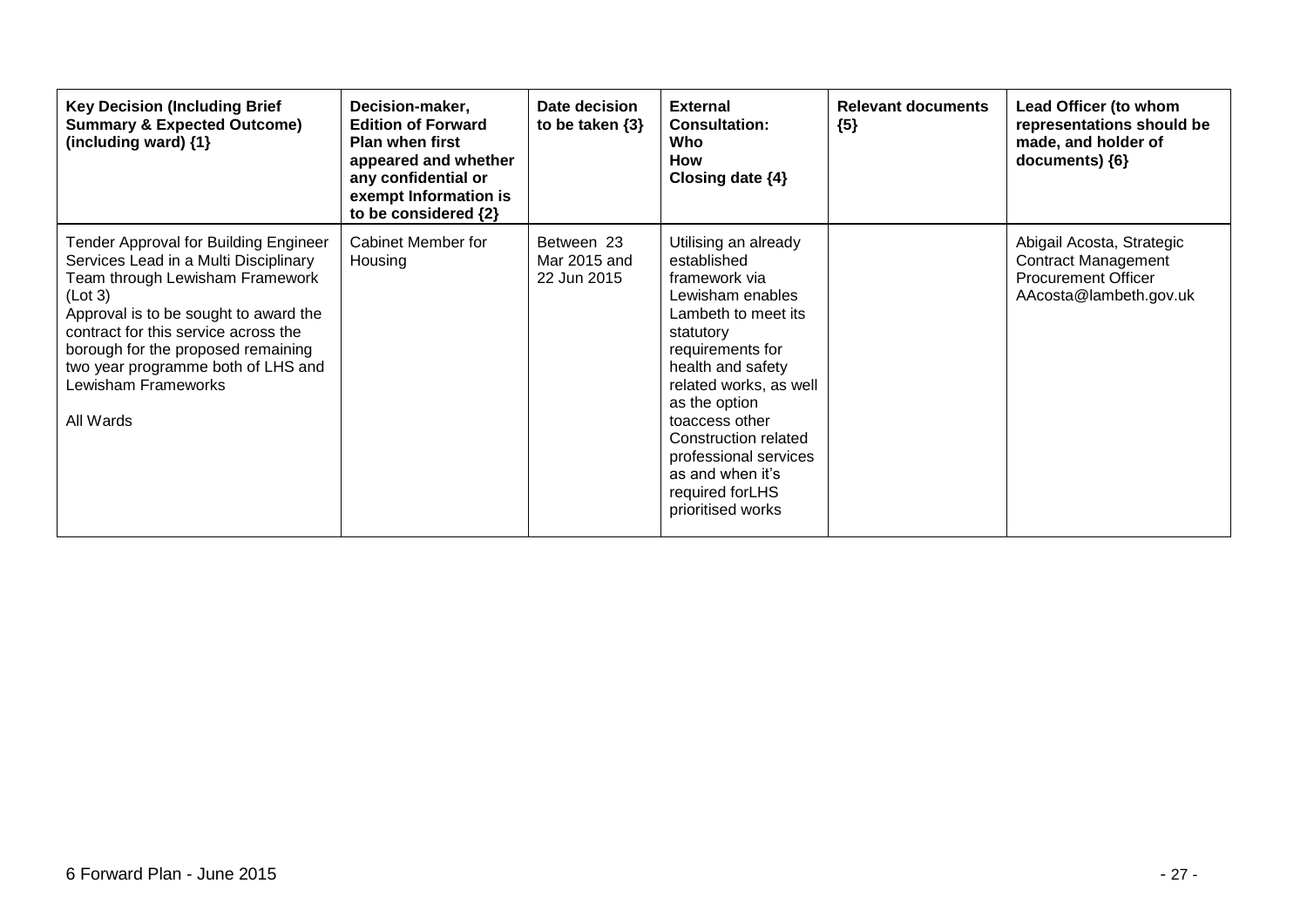| <b>Key Decision (Including Brief</b><br><b>Summary &amp; Expected Outcome)</b><br>(including ward) {1}                                                                                                                                                                                                                                                                                                                                                                                                                                                                                                                                                                                                                                                                                                            | Decision-maker,<br><b>Edition of Forward</b><br><b>Plan when first</b><br>appeared and whether<br>any confidential or<br>exempt Information is<br>to be considered {2} | Date decision<br>to be taken $\{3\}$      | <b>External</b><br><b>Consultation:</b><br>Who<br><b>How</b><br>Closing date {4}                                                                                                                                                                                                                                                                                                                                                                                              | <b>Relevant documents</b><br>${5}$ | Lead Officer (to whom<br>representations should be<br>made, and holder of<br>documents) {6}                                                      |
|-------------------------------------------------------------------------------------------------------------------------------------------------------------------------------------------------------------------------------------------------------------------------------------------------------------------------------------------------------------------------------------------------------------------------------------------------------------------------------------------------------------------------------------------------------------------------------------------------------------------------------------------------------------------------------------------------------------------------------------------------------------------------------------------------------------------|------------------------------------------------------------------------------------------------------------------------------------------------------------------------|-------------------------------------------|-------------------------------------------------------------------------------------------------------------------------------------------------------------------------------------------------------------------------------------------------------------------------------------------------------------------------------------------------------------------------------------------------------------------------------------------------------------------------------|------------------------------------|--------------------------------------------------------------------------------------------------------------------------------------------------|
| Extra Care Housing Developments at<br><b>Elderberry Grove and Denby Court</b><br>A competitive selection process is<br>planned in order to identify a suitably<br>experienced and qualified Registered<br>Provider of Social Housing to design,<br>build and operate two extra care<br>housing schemes on the sites of<br>current sheltered housing schemes<br>which are in the process of being<br>decommissioned. The proposed<br>selection process is robust and<br>transparent and described in a<br>Procurement Strategy report to be<br>approved by the Council's<br>Procurement Board. Following the<br>selection process a decision will be<br>required to enter into formal contract<br>negotiations including land transfer,<br>development and nomination<br>agreements with the successful<br>bidder. | Cabinet Member for<br>Housing<br>19.02.15                                                                                                                              | Between 23<br>Mar 2015 and<br>22 Jun 2015 | Co production with<br>tenants on service<br>requirement has<br>been underway since<br>decision to redevelop<br>schemes was taken<br>in November 2013.<br>Tenants'<br>representatives are<br>included in<br>production of tender<br>documentation and<br>will be included in the<br>valuation and<br>selection process.<br>Shortlisted providers<br>will be required to<br>present to wider<br>tenants group and<br>feedback will<br>contribute to the<br>selection of the RP. |                                    | David Worrall, Senior<br>Commissioning Manager,<br>Health and Wellbeing<br>dworrall@lambeth.gov.uk<br><b>Phoenix House</b><br>Tel: 020 7926 9978 |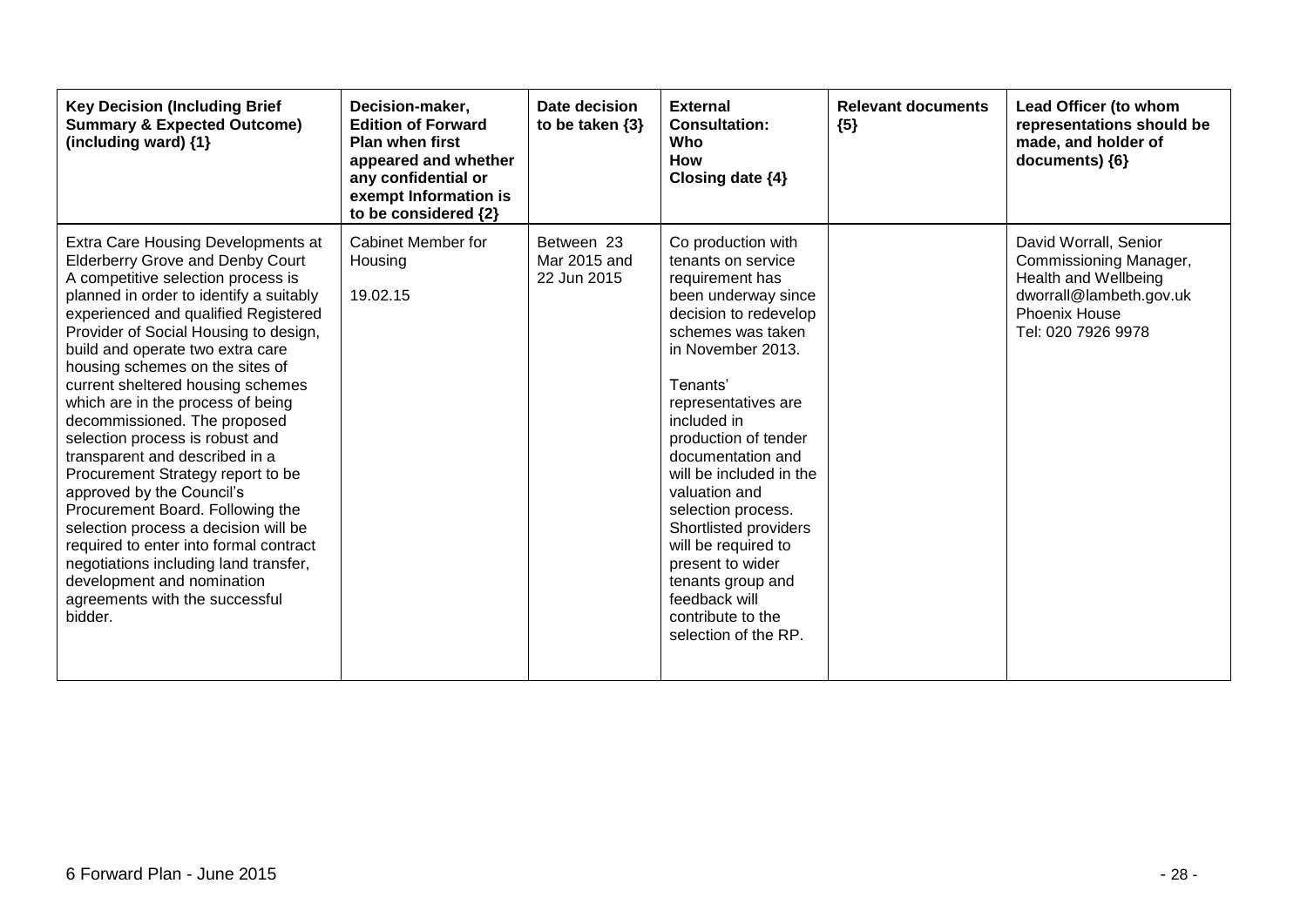| <b>Key Decision (Including Brief</b><br><b>Summary &amp; Expected Outcome)</b><br>(including ward) {1}                                                                                           | Decision-maker,<br><b>Edition of Forward</b><br><b>Plan when first</b><br>appeared and whether<br>any confidential or<br>exempt Information is<br>to be considered {2} | Date decision<br>to be taken $\{3\}$      | <b>External</b><br><b>Consultation:</b><br><b>Who</b><br>How<br>Closing date {4}                                                                                                                                                                                                                                             | <b>Relevant documents</b><br>${5}$                                                   | Lead Officer (to whom<br>representations should be<br>made, and holder of<br>documents) {6}                                           |
|--------------------------------------------------------------------------------------------------------------------------------------------------------------------------------------------------|------------------------------------------------------------------------------------------------------------------------------------------------------------------------|-------------------------------------------|------------------------------------------------------------------------------------------------------------------------------------------------------------------------------------------------------------------------------------------------------------------------------------------------------------------------------|--------------------------------------------------------------------------------------|---------------------------------------------------------------------------------------------------------------------------------------|
| LHS & ECO Works: Sharing Costs<br>To share delivery costs for the<br>external wall cladding, and external<br>refurbishment works at the Cedars<br>Road estate.<br>Clapham Town                   | Cabinet Member for<br>Housing                                                                                                                                          | Between 23<br>Mar 2015 and<br>22 Jun 2015 | Residents at the<br><b>Cedars Road estate</b><br>have been regularly<br>consulted on the<br>proposed work and<br>improvements to their<br>estate. A leaseholder<br>consultation meeting<br>was held on 5th<br>November 2014, at<br>which the<br>methodology for<br>calculating their<br>Section 20 Notices<br>was explained. |                                                                                      | <b>Nick Simons</b><br>NSimons@lambeth.gov.uk                                                                                          |
| <b>Approval of Lollard Street</b><br>Development Agreement for provision<br>of new homes and nursery school<br>The General Exception procedure is<br>likely to be followed<br>Bishop's; Prince's | <b>Cabinet Member for</b><br>Housing<br>11 October 2013                                                                                                                | Between 23<br>Mar 2015 and<br>22 Jun 2015 | <b>Princes and Bishops</b><br><b>Ward Members</b>                                                                                                                                                                                                                                                                            | Resolution to grant<br>planning permission for<br><b>Shell Centre</b><br>development | Lesley Johnson, Interim<br><b>Housing Regeneration</b><br>Manager<br>Ljohnson3@lambeth.gov.uk<br>Hambrook House<br>Tel: 020 7926 3765 |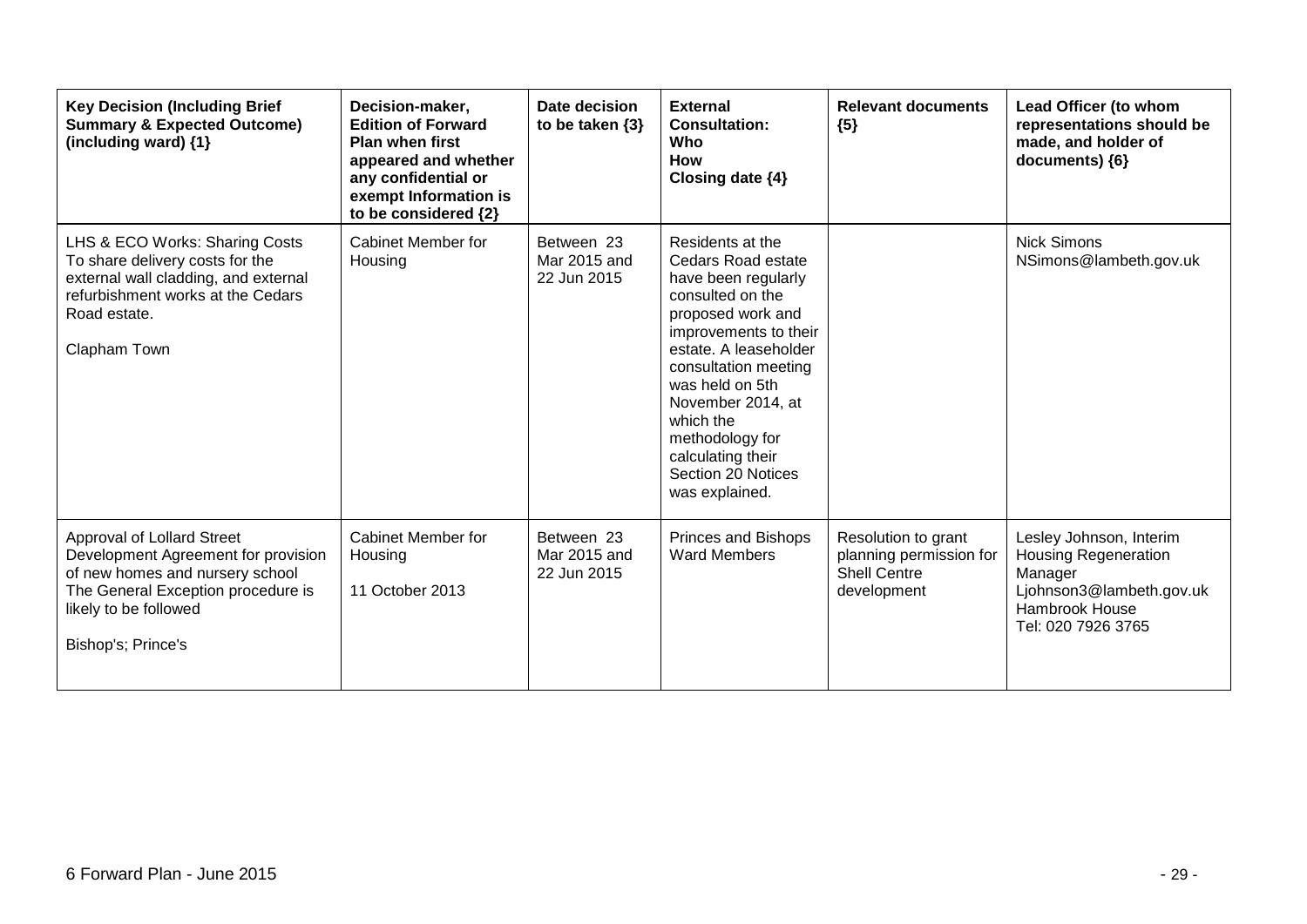| <b>Key Decision (Including Brief</b><br><b>Summary &amp; Expected Outcome)</b><br>(including ward) {1}                                                                                                                                                                                                                                                                                                                                     | Decision-maker,<br><b>Edition of Forward</b><br>Plan when first<br>appeared and whether<br>any confidential or<br>exempt Information is<br>to be considered {2} | Date decision<br>to be taken $\{3\}$      | <b>External</b><br><b>Consultation:</b><br>Who<br>How<br>Closing date {4}                                                                                                                                                                                                                                                             | <b>Relevant documents</b><br>${5}$ | Lead Officer (to whom<br>representations should be<br>made, and holder of<br>documents) {6}                                           |
|--------------------------------------------------------------------------------------------------------------------------------------------------------------------------------------------------------------------------------------------------------------------------------------------------------------------------------------------------------------------------------------------------------------------------------------------|-----------------------------------------------------------------------------------------------------------------------------------------------------------------|-------------------------------------------|---------------------------------------------------------------------------------------------------------------------------------------------------------------------------------------------------------------------------------------------------------------------------------------------------------------------------------------|------------------------------------|---------------------------------------------------------------------------------------------------------------------------------------|
| Development Options Appraisal -<br><b>Fenwick Estate</b><br>To approve the opportunity sites in<br>Fenwick estate as the location for<br>offsite affordable housing provision by<br>Sainsbury/TfL<br>Larkhall                                                                                                                                                                                                                              | Cabinet Member for<br>Housing<br>2 May 2014                                                                                                                     | Between 23<br>Mar 2015 and<br>22 Jun 2015 | Local residents and<br>ward councillors<br>Resident participation<br>in the project will be<br>designed in close<br>liaison with the TRA.<br>A communications<br>plan will be<br>developed by the<br>project team<br>involving drop in,<br>newsletters, events<br>etc to engage with<br>residents and<br>coproduce a project<br>plan. |                                    | Lesley Johnson, Interim<br><b>Housing Regeneration</b><br>Manager<br>Ljohnson3@lambeth.gov.uk<br>Hambrook House<br>Tel: 020 7926 3765 |
| Authorisation to proceed to sign the<br>New Modular Management<br>Agreement<br>It is proposed that authorisation is<br>given to help proceed with the signing<br>of the new Modular Management<br>Agreement. Although a Management<br>Agreement is already in place with<br>these TMOs, the policies and<br>procedures within those agreements<br>require urgent update.<br>Brixton Hill; Clapham Town;<br>Coldharbour; Ferndale; Prince's | Cabinet Member for<br>Housing                                                                                                                                   | Between 23<br>Mar 2015 and<br>22 Jun 2015 | Other than with<br>CETRA, all planned<br>external consultation<br>have concluded.                                                                                                                                                                                                                                                     |                                    | Paula Phillips<br>pphillips@lambeth.gov.uk<br>3rd Floor, Hambrook House,<br>Proden Road, London, SW2<br>5RW<br>Tel: 020 7926 3628     |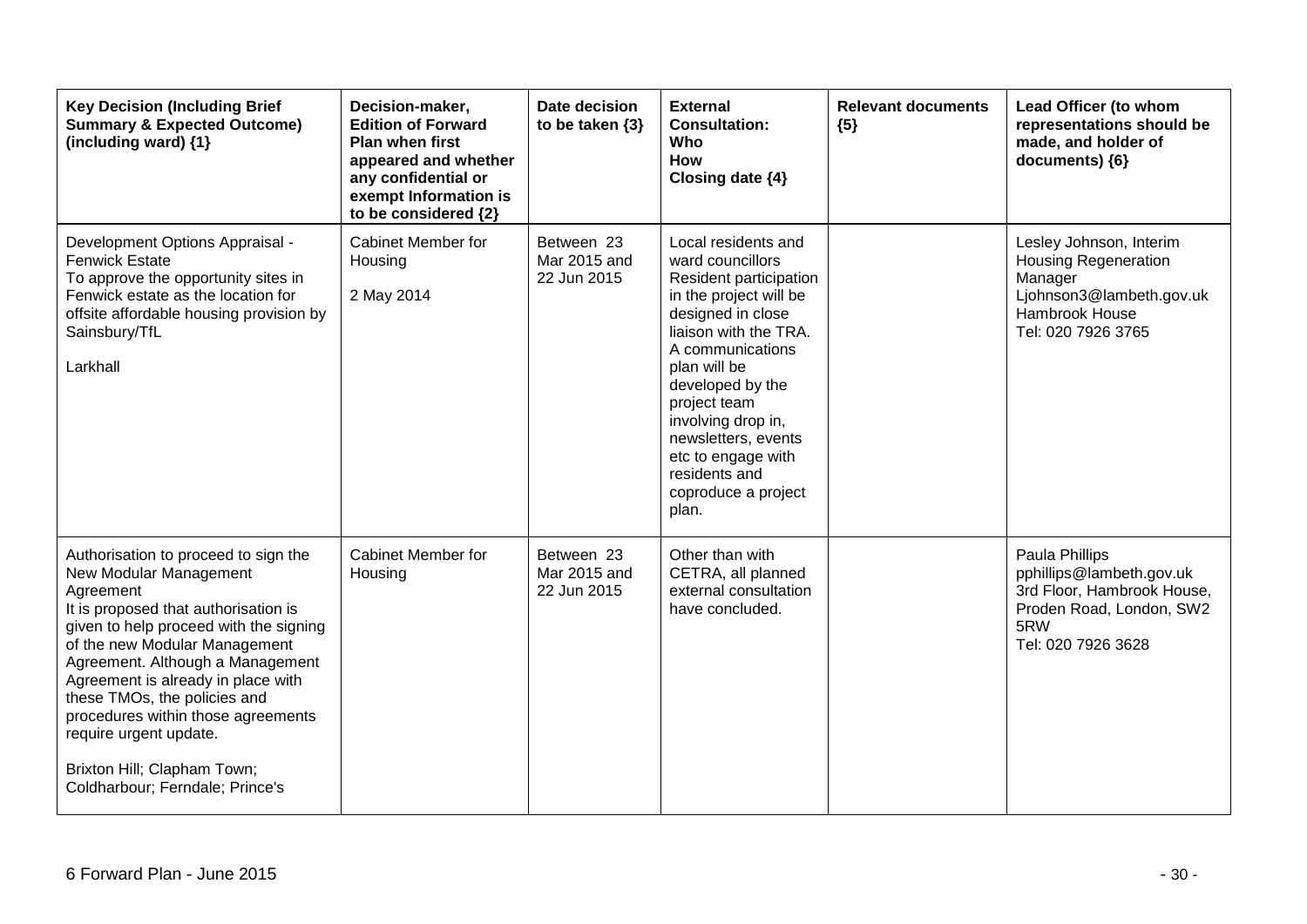| <b>Key Decision (Including Brief</b><br><b>Summary &amp; Expected Outcome)</b><br>(including ward) {1}                                                                                                                                                                                                                                                                                                                                                                                                                                                                                                                     | Decision-maker,<br><b>Edition of Forward</b><br><b>Plan when first</b><br>appeared and whether<br>any confidential or<br>exempt Information is<br>to be considered {2} | Date decision<br>to be taken $\{3\}$      | <b>External</b><br><b>Consultation:</b><br>Who<br><b>How</b><br>Closing date {4}                            | <b>Relevant documents</b><br>${5}$ | Lead Officer (to whom<br>representations should be<br>made, and holder of<br>documents) ${6}$                                                      |
|----------------------------------------------------------------------------------------------------------------------------------------------------------------------------------------------------------------------------------------------------------------------------------------------------------------------------------------------------------------------------------------------------------------------------------------------------------------------------------------------------------------------------------------------------------------------------------------------------------------------------|------------------------------------------------------------------------------------------------------------------------------------------------------------------------|-------------------------------------------|-------------------------------------------------------------------------------------------------------------|------------------------------------|----------------------------------------------------------------------------------------------------------------------------------------------------|
| Proposal to Appoint Mears Ltd<br>(Interim) for South Area - Waiver<br>An urgent waiver report has been<br>prepared recommending Mears Ltd to<br>take over delivery of repairs and voids<br>works in the south as an interim<br>arrangement only for a period of 18<br>months.<br>All Wards                                                                                                                                                                                                                                                                                                                                 | Cabinet Member for<br>Housing<br>20 June 2014                                                                                                                          | Between 23<br>Mar 2015 and<br>22 Jun 2015 | High-level meetings<br>with Cabinet<br>Member/ LL Board/<br>Contractor                                      |                                    | Ola Akinfe, Director of<br><b>Property Services</b><br>OAkinfe@lambethliving.org.u<br>k<br>Lambeth Living, Hambrook<br>House<br>Tel: 0207 926 3427 |
| South Area Procurement Project<br>The South Area has a unique<br>arrangement at present where Mears<br>are delivering repairs and<br>maintenance services for a set time<br>only.<br>The interim arrangement enables<br>Mears to deliver responsive repairs,<br>voids, disrepair and planned and<br>cyclical maintenance works in the<br>South for 18months only, with an<br>expiration of January 2016.<br>The South Contract must be procured<br>in time to enable a smooth handover<br>by January 2016.<br>Gipsy Hill; Knight's Hill; St Leonards;<br>Streatham Hill; Streatham South;<br>Streatham Wells; Thurlow Park | Cabinet Member for<br>Housing                                                                                                                                          | Between 22<br>May 2015 and<br>21 Aug 2015 | Full consultation with<br>ward members and<br>other<br>internal/external<br>stakeholderswill take<br>place. |                                    | Cedric Boston (Director of<br><b>Housing Services)</b><br>cboston2@lambethliving.org.<br>uk<br>Lambeth Living, Hambrook<br>House                   |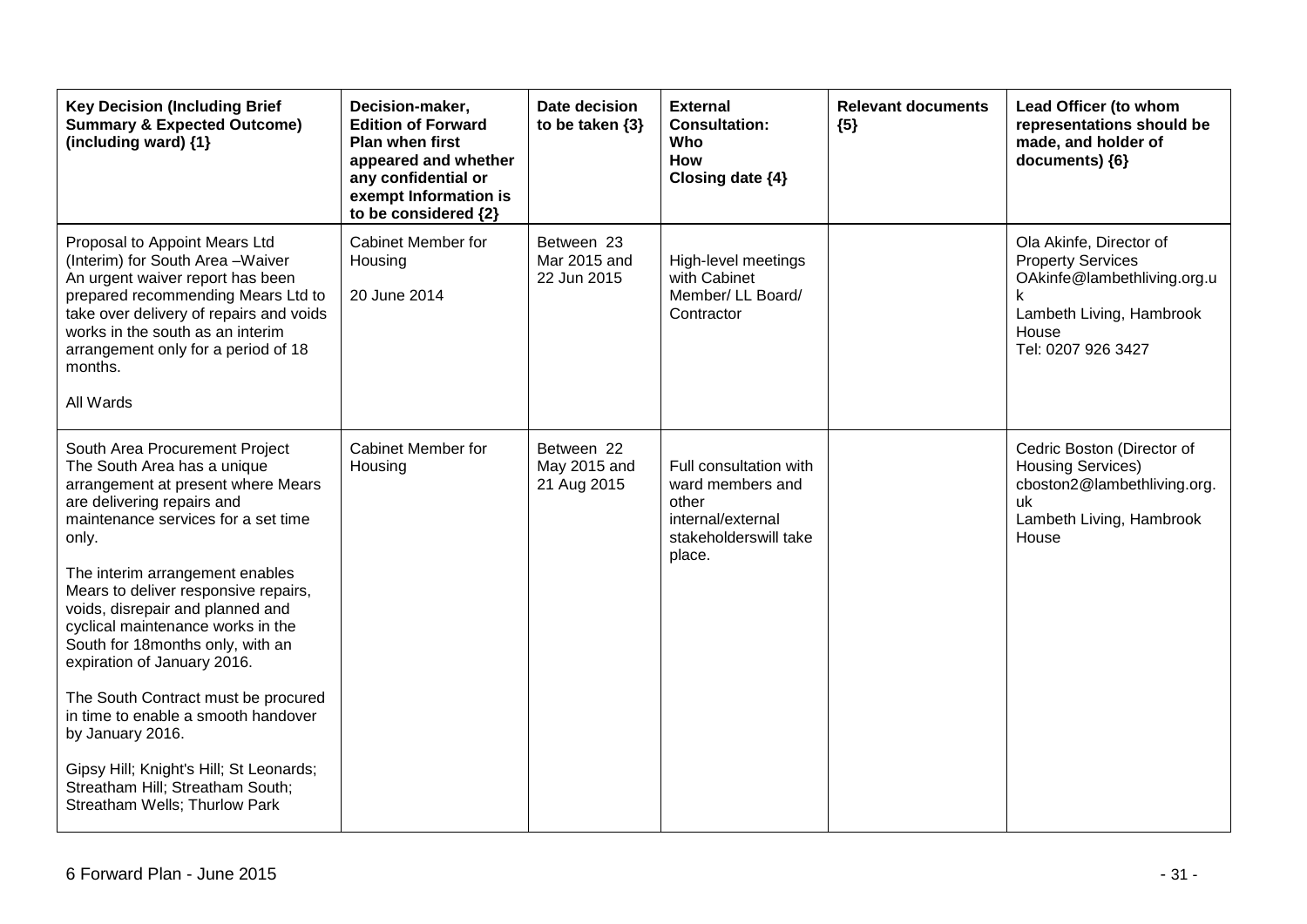| <b>Key Decision (Including Brief</b><br><b>Summary &amp; Expected Outcome)</b><br>(including ward) {1}                                                                                                               | Decision-maker,<br><b>Edition of Forward</b><br><b>Plan when first</b><br>appeared and whether<br>any confidential or<br>exempt Information is<br>to be considered {2} | Date decision<br>to be taken $\{3\}$ | <b>External</b><br><b>Consultation:</b><br>Who<br>How<br>Closing date $\{4\}$                                                                                                  | <b>Relevant documents</b><br>${5}$ | Lead Officer (to whom<br>representations should be<br>made, and holder of<br>documents) {6} |
|----------------------------------------------------------------------------------------------------------------------------------------------------------------------------------------------------------------------|------------------------------------------------------------------------------------------------------------------------------------------------------------------------|--------------------------------------|--------------------------------------------------------------------------------------------------------------------------------------------------------------------------------|------------------------------------|---------------------------------------------------------------------------------------------|
| Akerman Road Housing Development<br>Project<br>The appointment of a principal<br>construction contractor to deliver c. £2<br>million works at Akerman Road<br>following a competitive tender<br>exercise.<br>Vassall | Cabinet Member for<br>Housing<br>01/05/2015                                                                                                                            | 5 Jun 2015                           | Ward councillors<br>have been briefed on<br>development<br>proposals.<br>Programme updates<br>delivered via Better<br>Homes Board,<br><b>Members Briefings</b><br>and Cabinet. |                                    | <b>Katy Shaw</b><br>kshaw3@lambeth.gov.uk<br>Tel: 020 7926 2225                             |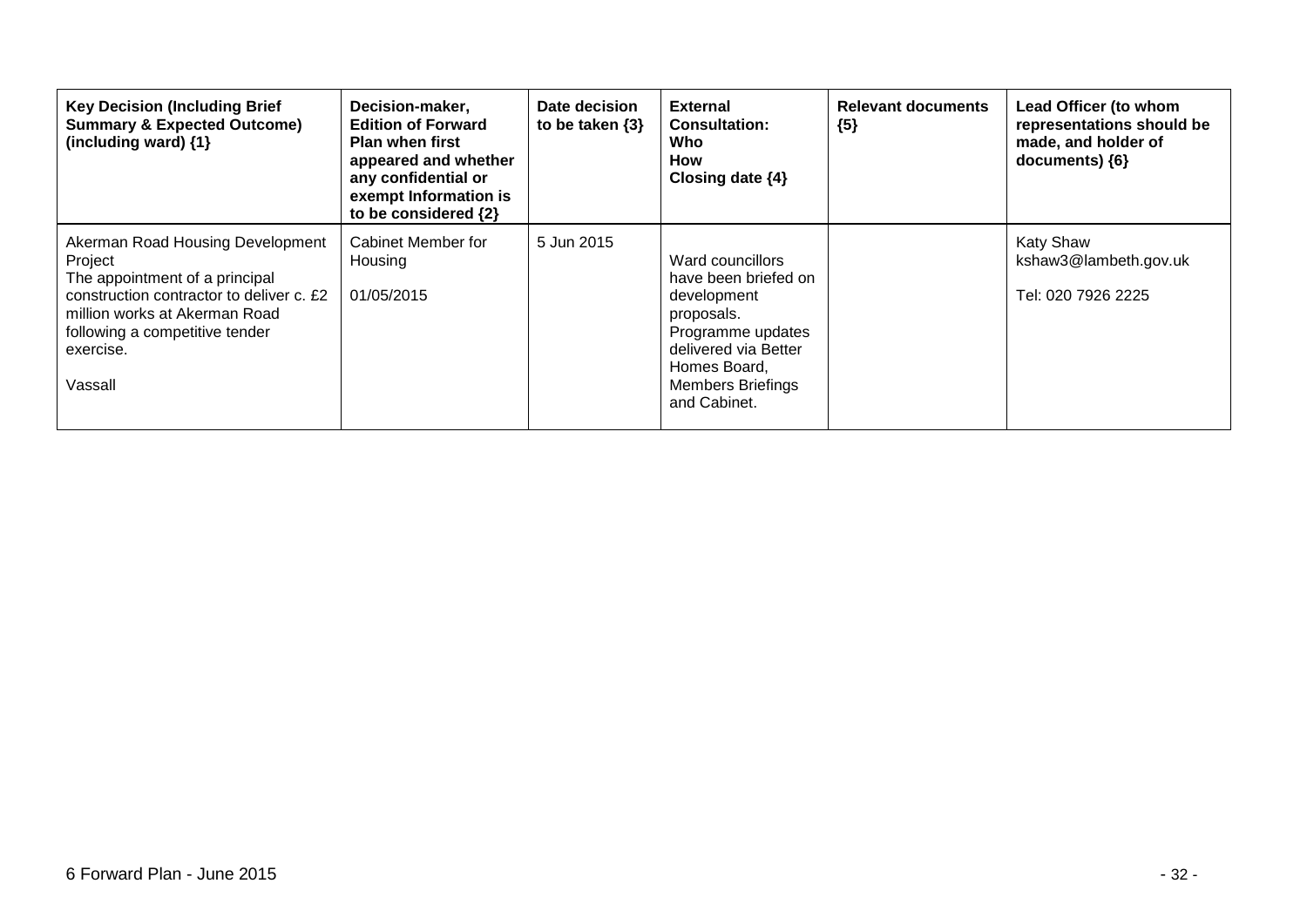| <b>Key Decision (Including Brief</b><br>Decision-maker,<br><b>Edition of Forward</b><br><b>Summary &amp; Expected Outcome)</b><br><b>Plan when first</b><br>(including ward) $\{1\}$<br>appeared and whether<br>any confidential or<br>exempt Information is<br>to be considered $\{2\}$ | Date decision<br>to be taken $\{3\}$ | External<br><b>Consultation:</b><br>Who<br><b>How</b><br>Closing date $\{4\}$ | <b>Relevant documents</b><br>${5}$ | Lead Officer (to whom<br>representations should be<br>made, and holder of<br>$documents)$ {6} |
|------------------------------------------------------------------------------------------------------------------------------------------------------------------------------------------------------------------------------------------------------------------------------------------|--------------------------------------|-------------------------------------------------------------------------------|------------------------------------|-----------------------------------------------------------------------------------------------|
|------------------------------------------------------------------------------------------------------------------------------------------------------------------------------------------------------------------------------------------------------------------------------------------|--------------------------------------|-------------------------------------------------------------------------------|------------------------------------|-----------------------------------------------------------------------------------------------|

## **Jobs and Growth**

| <b>Employment and Enterprise 3 Year</b><br>Delivery and Finance Plan<br>(1) To approve the proposed<br><b>Employment and Enterprise Delivery</b><br>Plan and funding allocation for 2015-<br>2016<br>(2) To note and agree proposed<br><b>Employment and Enterprise Delivery</b><br>Plan for 2016-2017 and 2017-2018<br>and to agree that S106 funds will be<br>used to deliver the activity detailed in<br>Section 4 in line with the Covenants'<br>aims<br>(3) To give approval for S106 funding<br>to be allocated to the Employment and<br>Enterprise Delivery Plan for 2016-<br>2017 and 2017-2018 as it becomes<br>available | Cabinet Member for<br>Jobs and Growth | Between 25<br>Apr 2015 and<br>24 Jul 2015 | Meeting with the<br>Lambeth Working<br>provider network and<br>also consultation<br>through the BIDS<br>network. | <b>Katy Shaw</b><br>kshaw3@lambeth.gov.uk<br>Tel: 020 7926 2225 |
|------------------------------------------------------------------------------------------------------------------------------------------------------------------------------------------------------------------------------------------------------------------------------------------------------------------------------------------------------------------------------------------------------------------------------------------------------------------------------------------------------------------------------------------------------------------------------------------------------------------------------------|---------------------------------------|-------------------------------------------|------------------------------------------------------------------------------------------------------------------|-----------------------------------------------------------------|
| All Wards                                                                                                                                                                                                                                                                                                                                                                                                                                                                                                                                                                                                                          |                                       |                                           |                                                                                                                  |                                                                 |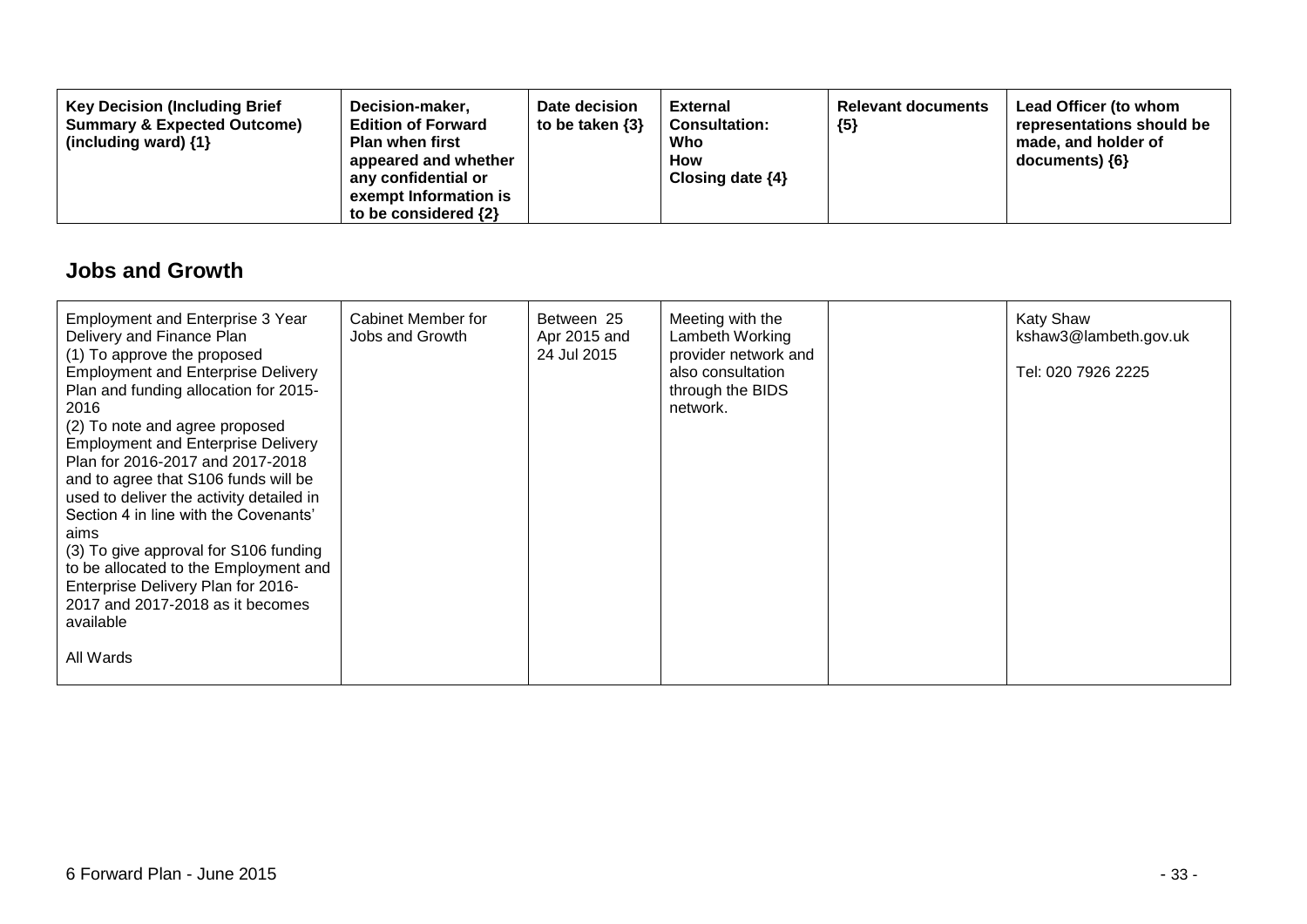| <b>Key Decision (Including Brief</b><br><b>Summary &amp; Expected Outcome)</b><br>(including ward) {1}                                                                                                                                                                                                                                                                               | Decision-maker,<br><b>Edition of Forward</b><br><b>Plan when first</b><br>appeared and whether<br>any confidential or<br>exempt Information is<br>to be considered {2} | Date decision<br>to be taken $\{3\}$    | <b>External</b><br><b>Consultation:</b><br>Who<br>How<br>Closing date $\{4\}$ | <b>Relevant documents</b><br>${5}$ | Lead Officer (to whom<br>representations should be<br>made, and holder of<br>documents) ${6}$ |
|--------------------------------------------------------------------------------------------------------------------------------------------------------------------------------------------------------------------------------------------------------------------------------------------------------------------------------------------------------------------------------------|------------------------------------------------------------------------------------------------------------------------------------------------------------------------|-----------------------------------------|-------------------------------------------------------------------------------|------------------------------------|-----------------------------------------------------------------------------------------------|
| Pathways to Employment Phase 2<br><b>Contract Award</b><br>This decision will enable the Council<br>to enter into contract with an<br>employment service provider. The<br>provider will work with unemployed<br>residents across Lambeth, Lewisham<br>and Southwark to help them overcome<br>their barriers to employment and<br>prevent them from becoming long<br>term unemployed. | Cabinet Member for<br>Jobs and Growth                                                                                                                                  | Between 2 May<br>2015 and 1 Aug<br>2015 |                                                                               |                                    | Adrian Smith, Commissioning<br>Director<br>ASmith2@lambeth.gov.uk<br>Tel: 020 7926 0182       |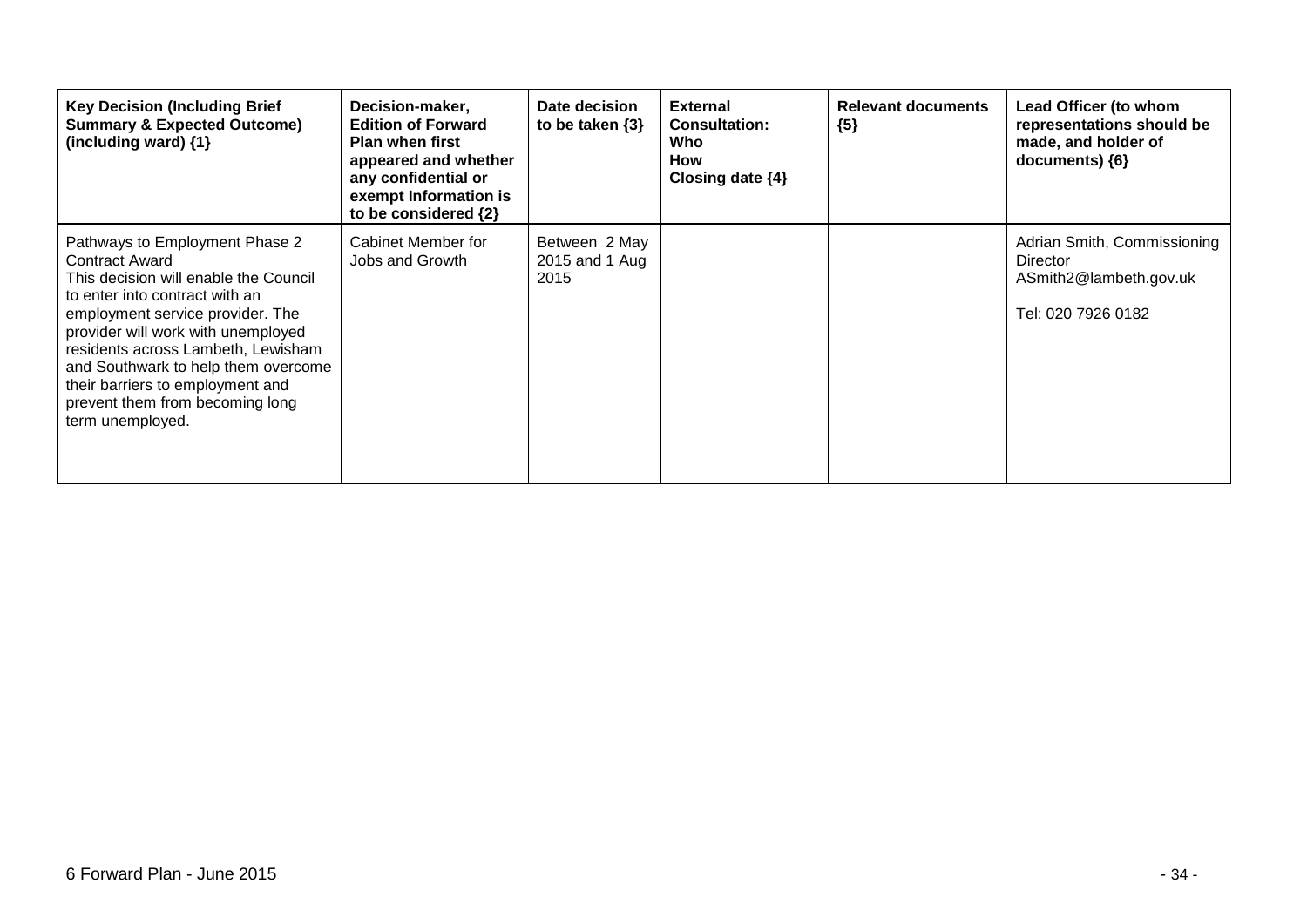| <b>Key Decision (Including Brief</b><br>Decision-maker,<br><b>Edition of Forward</b><br><b>Summary &amp; Expected Outcome)</b><br><b>Plan when first</b><br>(including ward) $\{1\}$<br>appeared and whether<br>any confidential or<br>exempt Information is<br>to be considered $\{2\}$ | Date decision<br>to be taken $\{3\}$ | External<br><b>Consultation:</b><br>Who<br><b>How</b><br>Closing date $\{4\}$ | <b>Relevant documents</b><br>${5}$ | Lead Officer (to whom<br>representations should be<br>made, and holder of<br>$documents)$ {6} |
|------------------------------------------------------------------------------------------------------------------------------------------------------------------------------------------------------------------------------------------------------------------------------------------|--------------------------------------|-------------------------------------------------------------------------------|------------------------------------|-----------------------------------------------------------------------------------------------|
|------------------------------------------------------------------------------------------------------------------------------------------------------------------------------------------------------------------------------------------------------------------------------------------|--------------------------------------|-------------------------------------------------------------------------------|------------------------------------|-----------------------------------------------------------------------------------------------|

# **Neighbourhoods**

| The tree at Durning Library<br>This proposed decision follows a High<br>Court Order preventing removal of a<br>'tree of heaven' located at the rear of<br>the Durning library until the council<br>had fully considered the impact of the<br>trees removal on the Kennington<br>Conservation Area. As a consequence<br>of public consultation the council has<br>also been requested to consider the<br>benefits of the tree in respect to<br>health, air quality, biodiversity, and to<br>overall quality of life before<br>determining any decision that may<br>result in the tree being removed.<br>Following consideration of all of the<br>evidence, research and community<br>feedback this proposed decision<br>recommends that the council<br>undertake the controlled removal of<br>the tree of heaven located at the rear<br>of the Durning Library. The decision<br>report will be published on 19 June<br>and be viewable here -<br>(http://moderngov.lambeth.gov.uk/mg<br>DelegatedDecisions.aspx?bcr=1&DM<br>$=0$ &DS=2&K=0&DR=&V=0). | <b>Cabinet Member for</b><br>Neighbourhoods | Between 12 Jul<br>2015 and 11<br>Oct 2015 | Representations on this<br>matter can be<br>addressed to Councillor<br>Jane Edbrooke, Cabinet<br>Member for<br>Neighbourhoods, and<br>sent via email to:<br>mcable@lambeth.gov.u<br>k. Representations must<br>be received by the 12<br>July 2015. | Marion Cable,<br><b>Commissioning Officer</b><br>mcable@lambeth.gov.uk<br>Tel: 0207 926 9288 |
|-----------------------------------------------------------------------------------------------------------------------------------------------------------------------------------------------------------------------------------------------------------------------------------------------------------------------------------------------------------------------------------------------------------------------------------------------------------------------------------------------------------------------------------------------------------------------------------------------------------------------------------------------------------------------------------------------------------------------------------------------------------------------------------------------------------------------------------------------------------------------------------------------------------------------------------------------------------------------------------------------------------------------------------------------------|---------------------------------------------|-------------------------------------------|----------------------------------------------------------------------------------------------------------------------------------------------------------------------------------------------------------------------------------------------------|----------------------------------------------------------------------------------------------|
|                                                                                                                                                                                                                                                                                                                                                                                                                                                                                                                                                                                                                                                                                                                                                                                                                                                                                                                                                                                                                                                     |                                             |                                           |                                                                                                                                                                                                                                                    |                                                                                              |